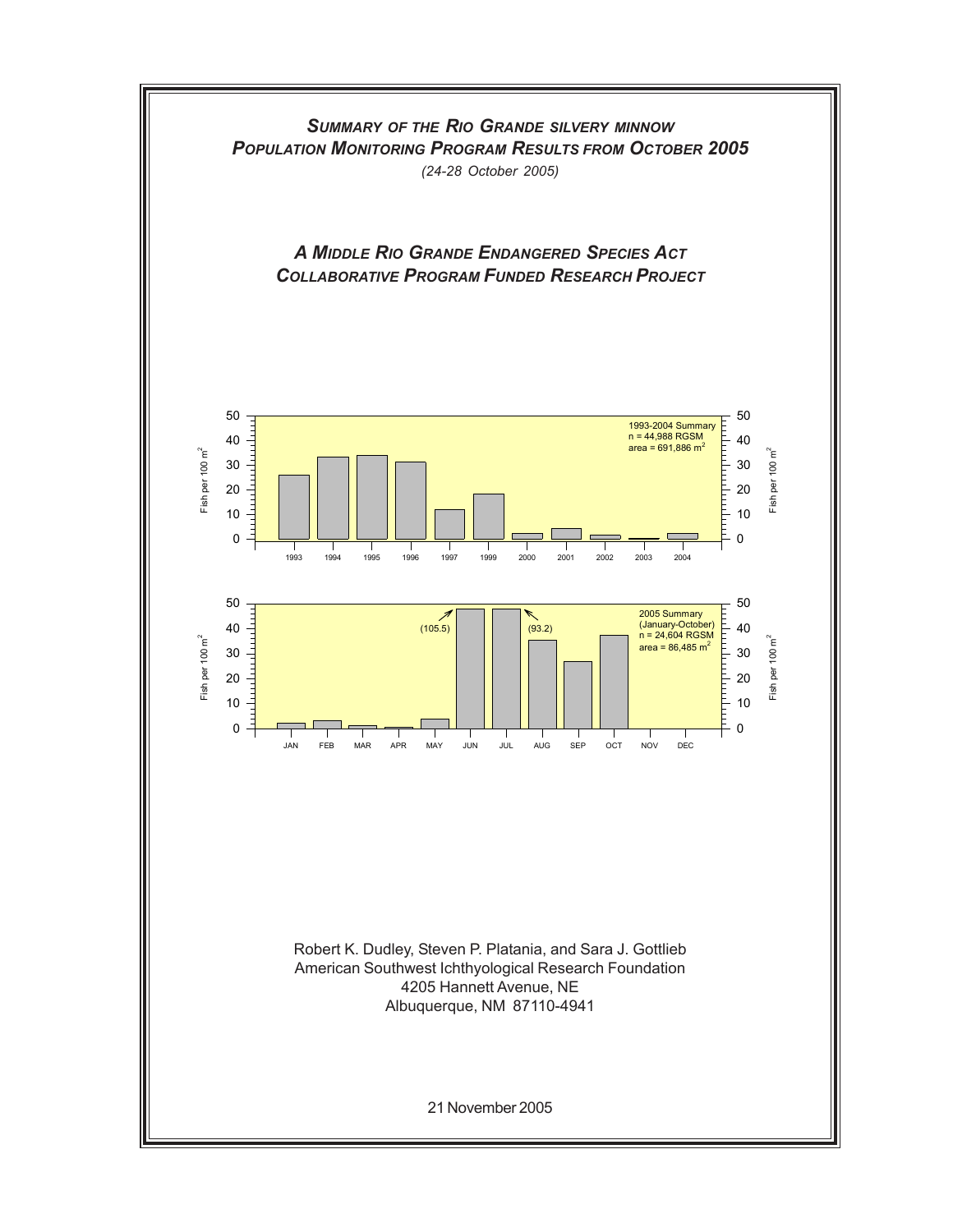## *SUMMARY OF THE RIO GRANDE SILVERY MINNOW POPULATION MONITORING PROGRAM RESULTS FROM OCTOBER 2005 (24-28 October 2005)*

prepared for:

## *MIDDLE RIO GRANDE ENDANGERED SPECIES ACT COLLABORATIVE PROGRAM*

under USBR contract:

### **Number 03CR408029**

U.S. Bureau of Reclamation Upper Colorado Regional Office 125 South State Street, Room 6107 Salt Lake City, UT 84138-1102

prepared by:

Robert K. Dudley, Steven P. Platania, and Sara J. Gottlieb American Southwest Ichthyological Research Foundation 4205 Hannett Avenue, NE Albuquerque, NM 87110-4941

submitted to:

U. S. Bureau of Reclamation 555 Broadway NE, Suite 100 Albuquerque, NM 87102-2352

21 November 2005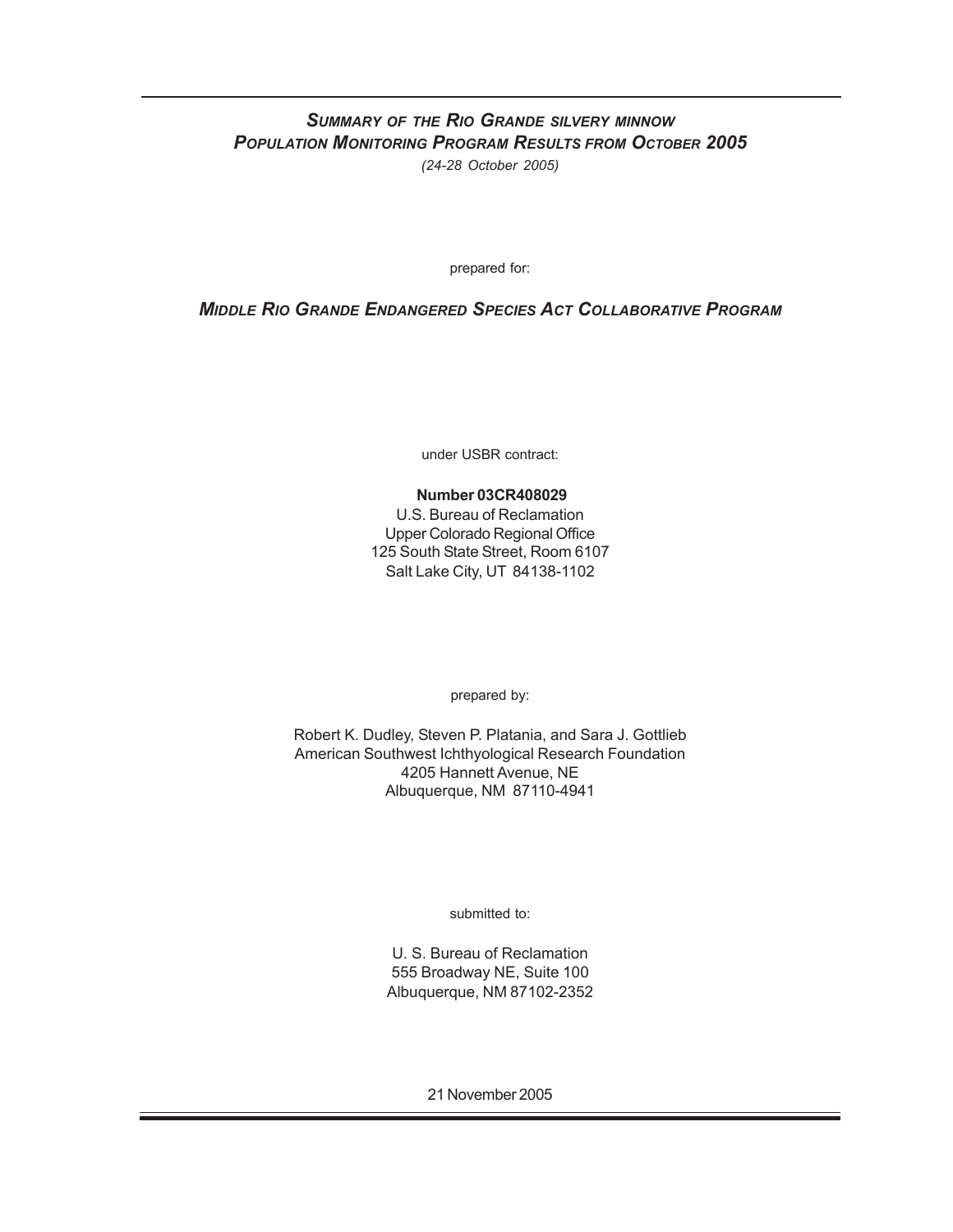#### **SUMMARY OF OVERALL OCTOBER 2005 POPULATION MONITORING EFFORTS**

The ninth sampling effort of the 2005 Rio Grande silvery minnow population monitoring program was conducted between 24-28 October at 20 sites throughout the Middle Rio Grande. Five sites were located in the Angostura Reach, six sites in the Isleta Reach, and nine sites in the San Acacia Reach. A list of collection localities is appended (Table A-1).

Adult and juvenile fish were obtained by rapidly drawing a 3.1 m x 1.8 m small mesh (5 mm) seine through discrete mesohabitats. Rio Grande silvery minnow were counted and identified to ageclass. Other fishes were identified to species and enumerated, but age-class was not determined. Figures illustrating catch rates (number of fish per 100 m<sup>2</sup> sampled) were prepared for the ten focal species, including Rio Grande silvery minnow, for the purpose of comparisons between reaches.

During October 2005, a total of 5,429 fish were captured in the 10,404  $m^2$  (surface area) of water sampled. Rio Grande silvery minnow was the most abundant taxon (N=3,899) and comprised about 72% of the total catch. This was especially impressive considering that 16 species were present in seining collections. Rio Grande silvery minnow was present in 204 of 264 seine hauls with fish (ca. 77%) and was very abundant in specific mesohabitats such as backwaters and pools. The majority of Rio Grande silvery minnow were found in the middle to upper half of each sampling reach. Cumulative fish catch rate was 52.2 individuals per 100 m<sup>2</sup> sampled; substantially lower than it was in July (173.2 individuals per 100 m<sup>2</sup> sampled). The overall abundance of Rio Grande silvery minnow (N=3,899) was comprised of individuals, mostly from the Isleta and San Acacia reaches (N=3,744; ca. 95% of total).

### **SUMMARY OF OCTOBER 2005 POPULATION MONITORING EFFORT BY RIVER REACH**

### **Angostura Reach**

Sampling for fishes in the Angostura Reach took place during a period of low stable flows on 27 and 28 October. Discharge in the Rio Grande during October was fairly stable throughout the month although there were a few rainstorms that resulted in brief periods of elevated flows at the beginning of the month. Discharge throughout the Angostura Reach ranged only between about 300 and 600 cfs during the month with the exception of the first few days where flow peaked at >1,000 cfs. While the total discharge during May and June 2005 was higher than it had been in nearly ten years, the flows during October 2005 were comparable to what they were in October 2003 (a drought year). However, there was no river drying in the Angostura Reach. Water clarity was highest in the uppermost portion of the Angostura Reach but there was little difference in turbidity levels downstream of the confluence with the Jemez River. This is likely because decreased flows during October resulted in less input from turbid tributaries, like the Jemez River. Water temperatures recorded at the different sampling sites ranged from 13.8°C to 17.2°C. These temperatures were about 6°C lower than they had been in September. Several large backwaters and shoreline areas with debris provided suitable low velocity habitats for smaller life stages; many juvenile fish were collected in these habitats. Rio Grande silvery minnow (N=155) was the most frequently collected taxon in the Angostura Reach during October 2005. The second most common species was red shiner (N=142). Western mosquitofish (N=47) was the third most numerous species and was primarily found in pool and backwater habitats. Rio Grande silvery minnow was most numerous in the upper portion of the sampling reach. The highest numbers of Rio Grande silvery minnow were recorded from Rio Rancho (Site #2); other localities, with the exception of the Angostura locality (Site #0), produced comparably low numbers of this taxon. It is now apparent that the increased water temperatures and elevated flows of late June and July resulted in successful recruitment of Rio Grande silvery minnow and several of the other taxa. However, the abundance of Rio Grande silvery minnow steadily eroded in the Angostura Reach over the course of the summer and fall. Overall fish abundance in the Angostura Reach was much lower compared to either of the two downstream reaches.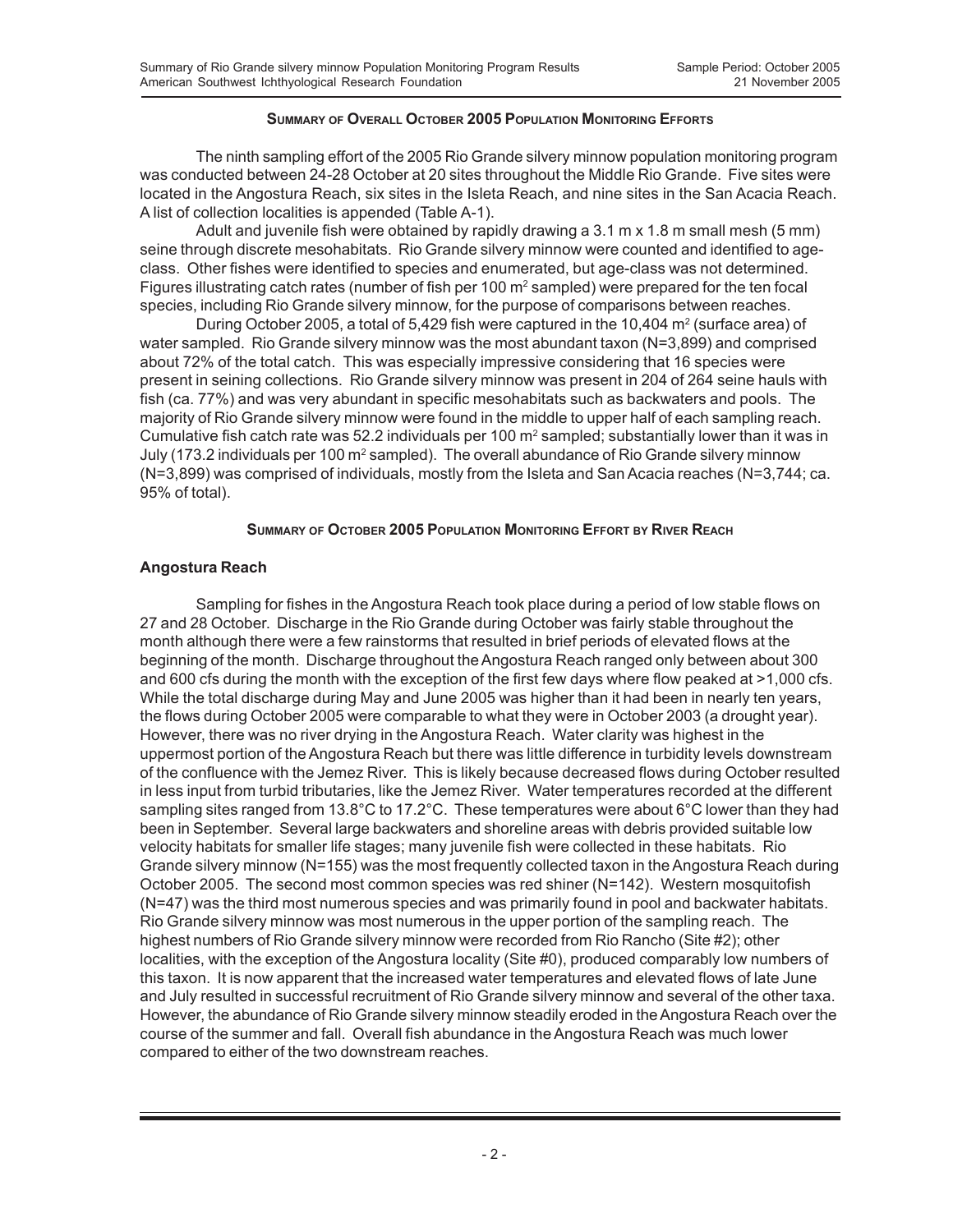### **Isleta Reach**

Discharge in the Rio Grande was substantially higher during June and July of 2005 than it had been in the past several years. However, flows had rapidly dropped back down to pre-spring runoff conditions by August-October 2005. Mean daily discharge was generally 100-300 cfs and there were periods of very low or no flow in some portions of the reach during October 2005. Decreased flows resulted in the formation of isolated pools and a considerable reduction in the wetted area of the main river. Some fish (primarily juvenile phases) were stranded in off-channel habitats but overall densities of fish in the main channel were moderately high. Water temperatures in the Isleta Reach ranged from 12.0-16.0°C from morning (0900 h) to afternoon (1300 h); this was about a 10°C decrease compared with September 2005. Water clarity varied greatly throughout the reach (Secchi depth 6-15 cm); the lowest values were recorded in the southern portion of the reach while the highest values were recorded in the northern portion (upstream of the Rio Puerco confluence) of the reach. This difference was likely because of periodic increased discharge from intermittent tributaries (rios Salado and Puerco). The Isleta Reach had the highest catch rate (104.5 fish/100 m<sup>2</sup>) of any of the sampling reaches in the Middle Rio Grande. However, the density of fish in this reach in October dropped nearly in half compared to July 2005. Overall ichthyofaunal catch rates in the Angostura Reach (18.0 fish/100 m<sup>2</sup>) were lower compared to the Isleta Reach and had dropped by nearly three-fold between September and October.

### **San Acacia Reach**

The monthly population monitoring efforts in the San Acacia Reach (9 sites) of the Middle Rio Grande were conducted between 24-26 October 2005. Water levels had decreased markedly since the beginning of July but didn't reach their lowest levels until the end of October. Discharge was very low in some areas but there was no evidence of river drying in southern portions of the reach (primarily areas in and upstream of Bosque del Apache National Wildlife Refuge) as there had been in September. The decreased flow combined with high ambient temperatures resulted in warm water temperatures in the San Acacia Reach in October 2005 (range=11.2-15.0°C), but temperatures were much lower than were recorded in September 2005 (range=17.7-28.1°C). The primary difference in water temperatures over the past three months was that morning temperatures were much lower in October compared with either August or September. Side channels and backwaters provided a variety of habitat conditions but the habitat was dominated by narrow main channel runs. The turbidity levels in the San Acacia Reach had decreased since July and most sampling sites had a Secchi depth reading of <5 cm. The most commonly collected taxon during October 2005 in the San Acacia Reach was Rio Grande silvery minnow (N=1,299). Rio Grande silvery minnow was present at all sampling sites but was most abundant in the upper portion of the reach; the age-class structure was dominated by young-of-year individuals. The San Acacia Reach catch rate (26.8 fish/100  $\text{m}^2$ ) was much higher than the catch rate in the Angostura Reach but about one-third of the catch rate in the Isleta Reach.

### **Conclusion**

Rio Grande silvery minnow (N=3,899) was widespread and relatively abundant in the Middle Rio Grande during October 2005. This species was nearly twice as abundant as the next most-abundant taxon (western mosquitofish, N=821). Other common taxa included red shiner (N=389), fathead minnow (N=107), and flathead chub (N=57). The abundance of Rio Grande silvery minnow during 2005, including October, indicates that the status of this species has improved markedly compared to fall of 2004. The increase in abundance of Rio Grande silvery in 2005 has been comparable to previous years with above average precipitation (e.g., mid 1990s). The combination of good water years in both 2004 and 2005 has produced and supported substantially more Rio Grande silvery minnow than in the past five years. The abundance and distribution of Rio Grande silvery minnow is now similar to what it was when this species was listed as endangered in 1994. However, its status within the Middle Rio Grande has markedly improved compared to when it was nearly extirpated only two years ago.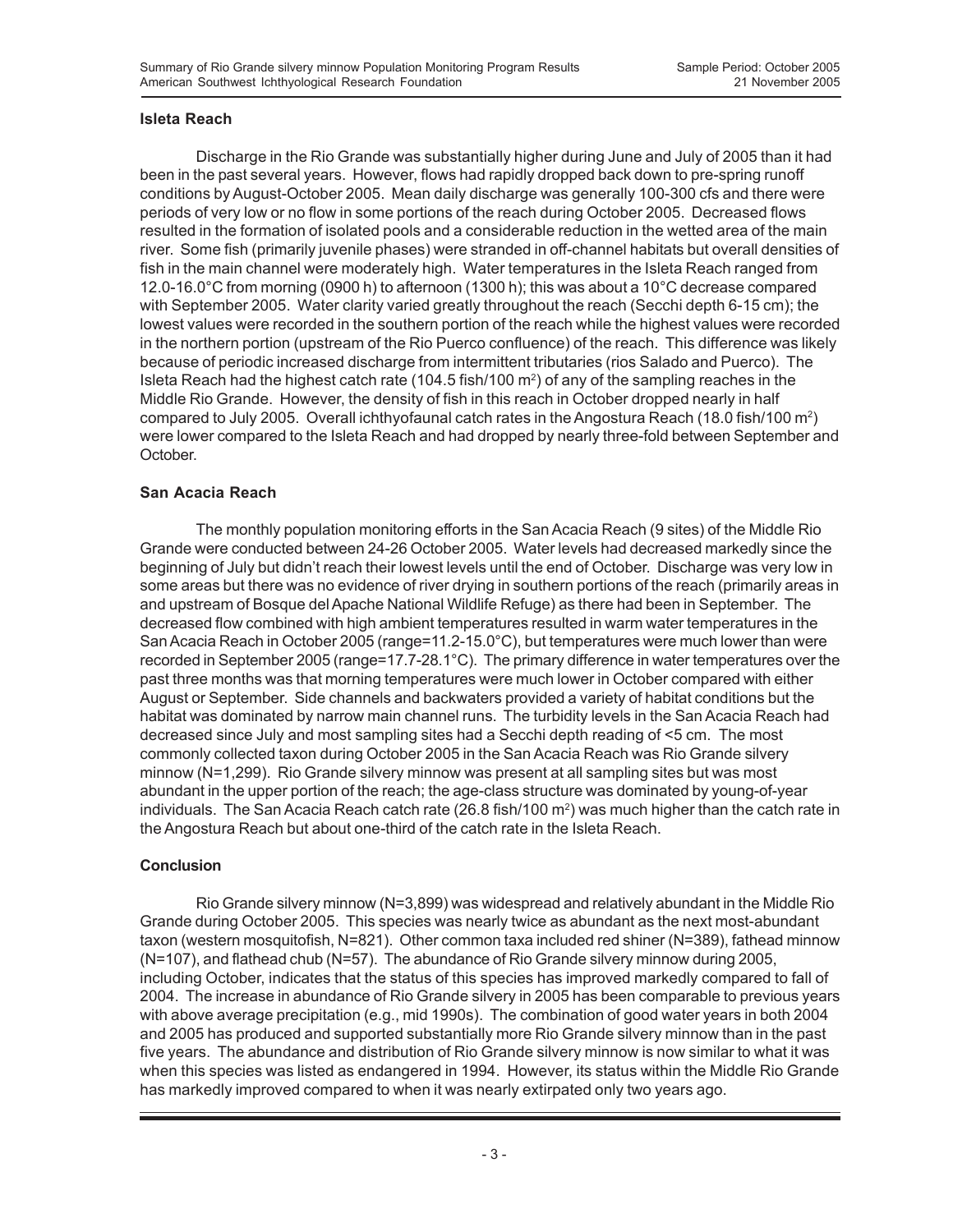

Figure 1. Map of the study area and sampling localities (numbered) for the 2005 Rio Grande silvery minnow population monitoring program. Sampling locality information that correspond with the numbered localities are provided in Appendix A (Table A-1).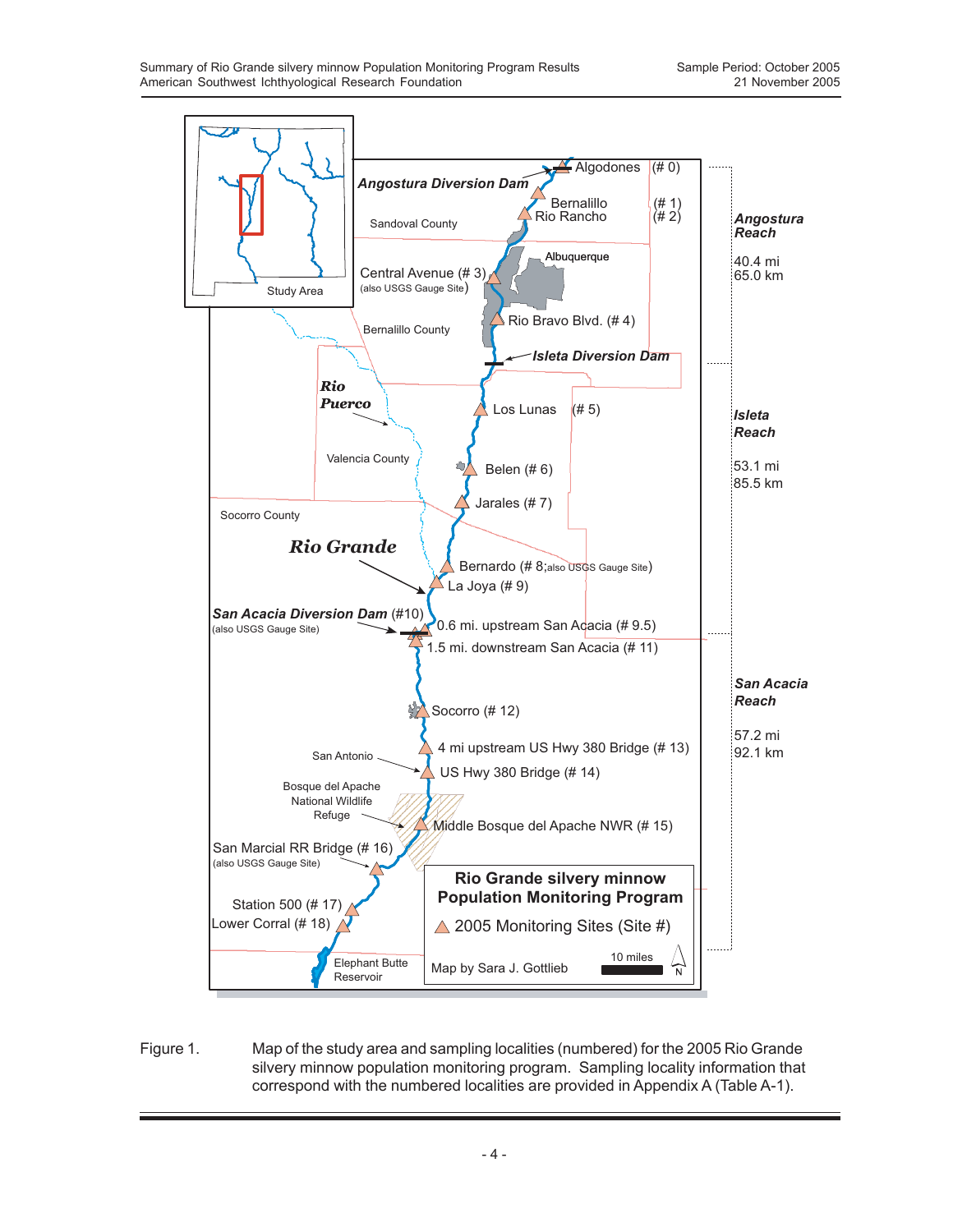

Figure 2. Discharge in the Rio Grande from January 2004 through October 2005 as recorded at seven U. S. Geological Survey (USGS) gauge stations. The Otowi Bridge gauge site is outside of the study area (ca. 25.5 river miles upstream of Cochiti Dam) and provided for reference. Discharge data are provisional and subject to change. \*Note: Bernardo discharge data (USGS 08332010) became temporarily unavailable on 13 January 2005 and data collection is now discontinued at that gauge.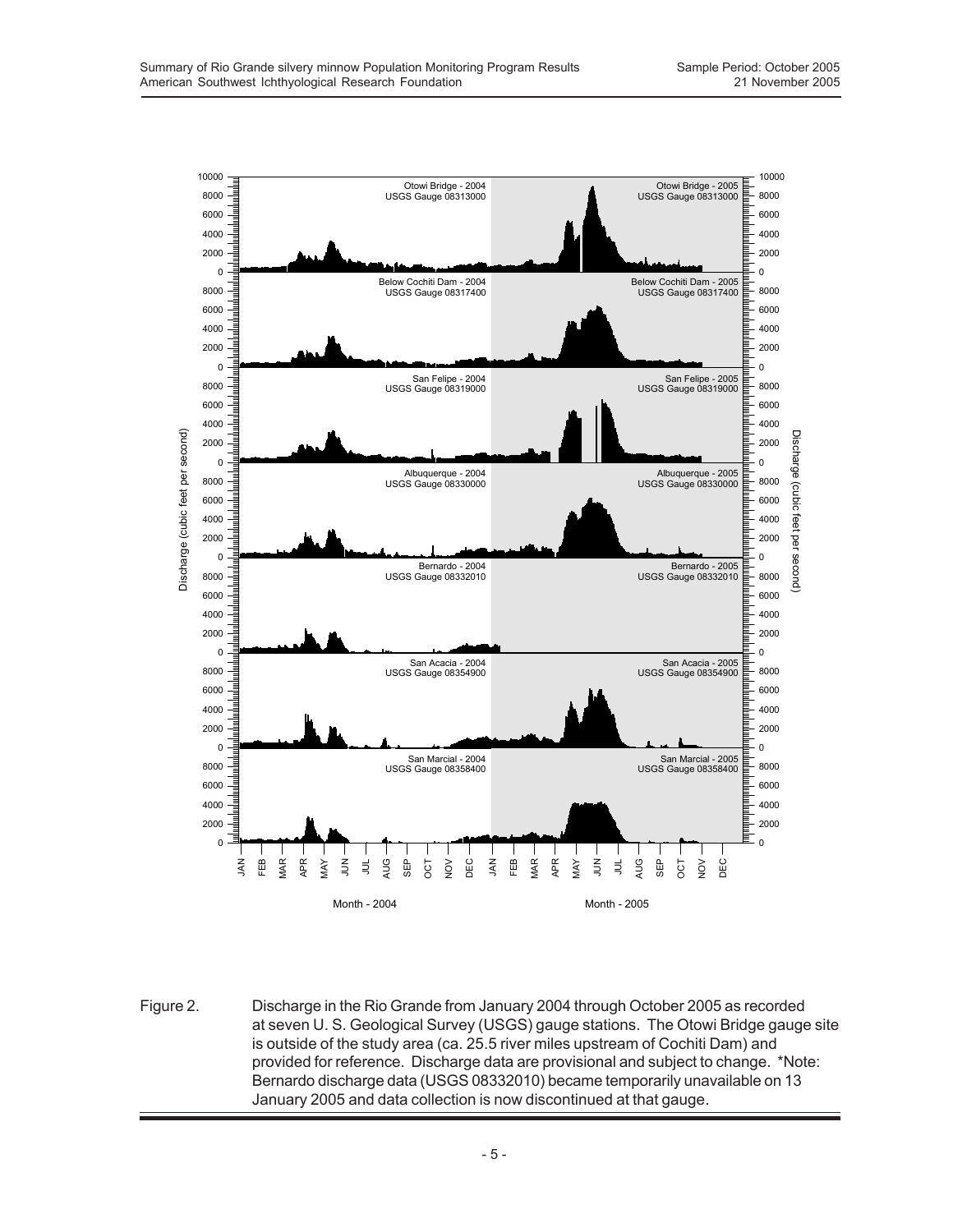### Table 1. Scientific and common names and species codes of fish collected in the Middle Rio Grande during the 1999-2004 Rio Grande silvery minnow population monitoring program.

| <b>Scientific Name</b>     | <b>Common Name</b>          | Code  |
|----------------------------|-----------------------------|-------|
| <b>Order Clupeiformes</b>  |                             |       |
| <b>Family Clupeidae</b>    | herrings                    |       |
|                            |                             | (GZS) |
| <b>Order Cypriniformes</b> |                             |       |
| Family Cyprinidae          | carps and minnows           |       |
|                            |                             | (RDS) |
|                            |                             | (CCA) |
|                            |                             | (RGC) |
|                            |                             |       |
|                            | silvery minnow <sup>1</sup> | (RGM) |
|                            |                             | (FHM) |
|                            |                             | (BHM) |
|                            |                             | (FHC) |
|                            |                             | (LND) |
| <b>Family Catostomidae</b> | suckers                     |       |
|                            |                             | (RCS) |
|                            |                             | (WHS) |
|                            |                             | (SMB) |
| <b>Order Siluriformes</b>  |                             |       |
| Family Ictaluridae         | North American catfishes    |       |
|                            |                             | (BBH) |
|                            |                             | (YBH) |
|                            |                             | (CCT) |
|                            |                             | (FCT) |
| <b>Order Salmoniformes</b> |                             |       |
| Family Salmonidae          | trouts and salmons          |       |
|                            |                             | (BNT) |
| Order Cyprinodontiformes   |                             |       |
| <b>Family Poeciliidae</b>  | livebearers                 |       |
|                            |                             | (MOS) |

<sup>1</sup> focal taxa represent the most abundant species present in recent Middle Rio Grande collections and species illustrated in monthly plots of data.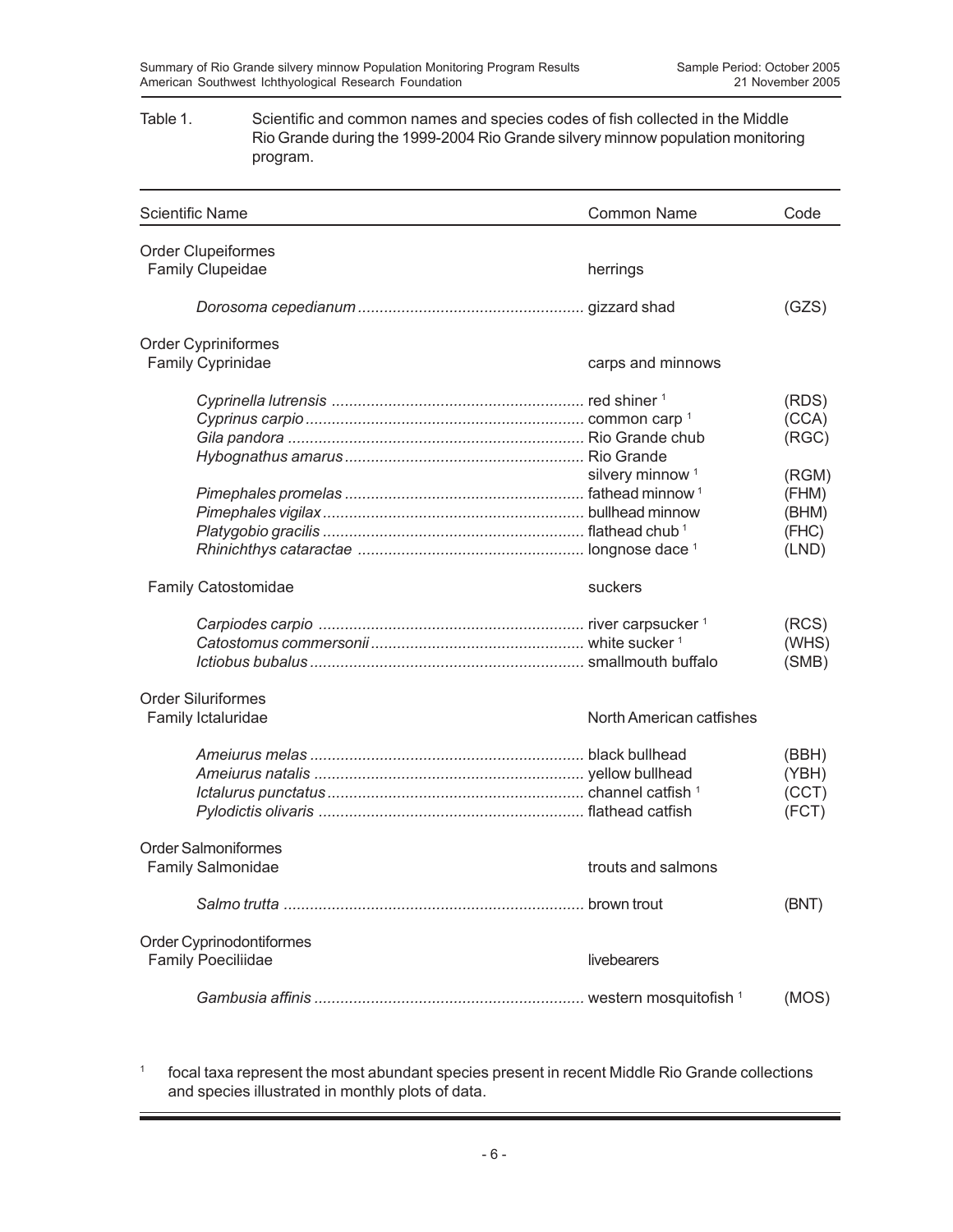### Table 1. Scientific and common names and species codes of fish collected in the Middle Rio Grande during the 1999-2004 Rio Grande silvery minnow population monitoring program (continued).

| <b>Scientific Name</b>                                  | Common Name      | Code                                      |
|---------------------------------------------------------|------------------|-------------------------------------------|
| <b>Order Perciformes</b><br>Family Percichthyidae       | temperate basses |                                           |
|                                                         |                  | (WHB)                                     |
| <b>Order Perciformes</b><br><b>Family Centrarchidae</b> | sunfishes        |                                           |
|                                                         |                  | (GNS)<br>(BGL)<br>(LMB)<br>(WCR)<br>(BCR) |
| Family Percidae                                         | perches          |                                           |
|                                                         |                  | (YWP)<br>(WLE)                            |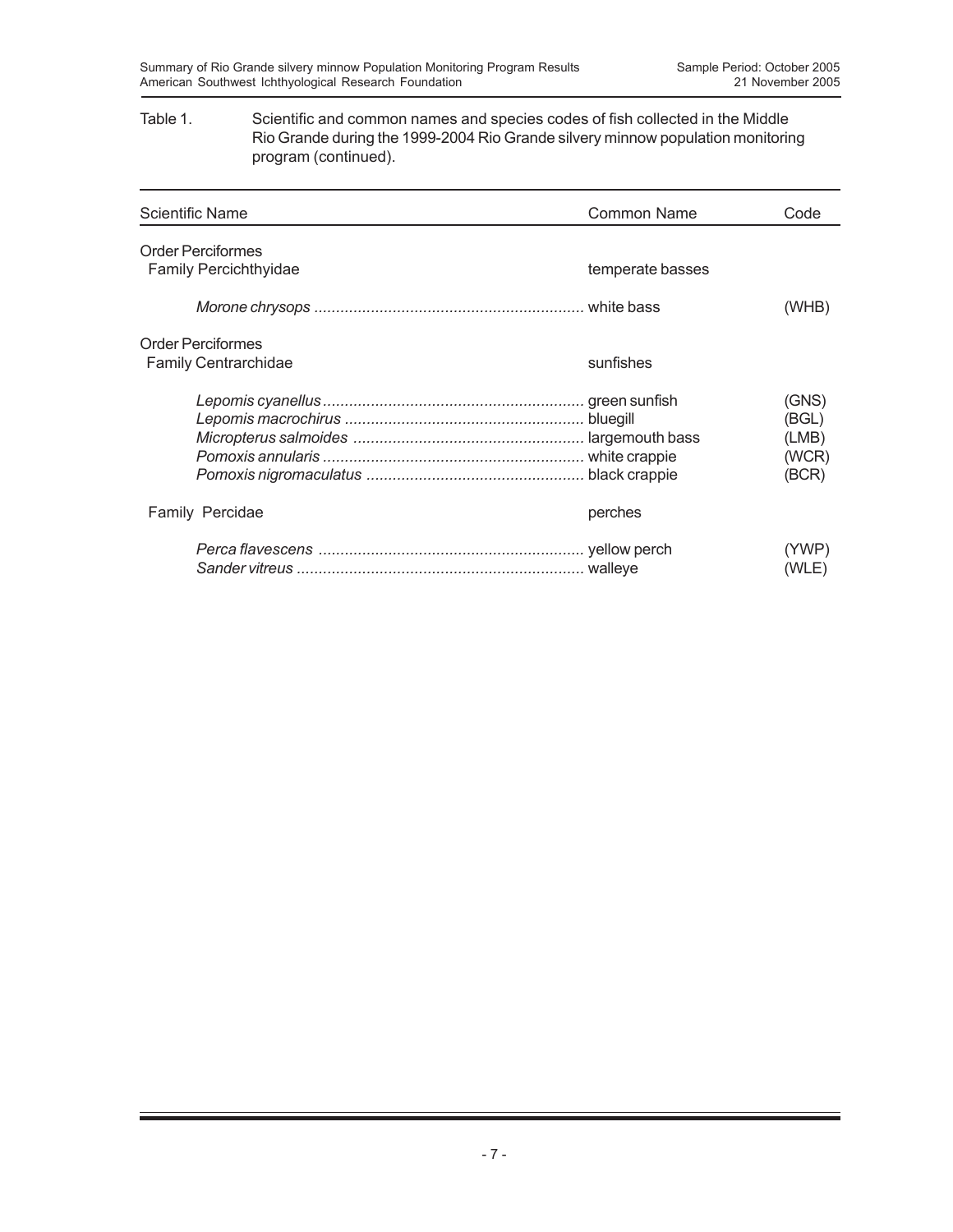### Table 2. Summary of the October 2005 Rio Grande silvery minnow population monitoring program results (species list is based on fish collected from 1999-2004).

|                                    | <b>RESIDENCE</b>    | TOTAL NUMBER            | PERCENT (%)  | FREQUENCY OF                   | % FREQUENCY             |
|------------------------------------|---------------------|-------------------------|--------------|--------------------------------|-------------------------|
| <b>SPECIES</b>                     | STATUS <sup>1</sup> | OF SPECIMENS            | OF TOTAL     | OCCURRENCE <sup>2</sup>        | OCCURRENCE <sup>2</sup> |
| <b>HERRINGS</b>                    |                     |                         |              |                                |                         |
| gizzard shad                       | T                   |                         | 0.00         |                                |                         |
| <b>CARPS AND MINNOWS</b>           |                     |                         |              |                                |                         |
| red shiner                         | N                   | 389                     | 7.17         | 19                             | 95                      |
| common carp<br>Rio Grande chub     | $\mathbf{I}$<br>N   | 47                      | 0.87<br>0.00 | 15<br>$\overline{\phantom{0}}$ | 75                      |
| Rio Grande silvery minnow          | N                   | 3,899                   | 71.82        | 20                             | 100                     |
| fathead minnow                     | N                   | 107                     | 1.97         | 16                             | 80                      |
| bullhead minnow                    | $\overline{1}$      | 3                       | 0.06         | $\overline{2}$                 | 10                      |
| flathead chub                      | N                   | 57                      | 1.05         | 10                             | 50                      |
| longnose dace                      | ${\sf N}$           | 32                      | 0.59         | 5                              | 25                      |
| <b>SUCKERS</b>                     |                     |                         |              |                                |                         |
| river carpsucker                   | N                   | 2                       | 0.04         | $\overline{c}$                 | 10                      |
| white sucker                       | $\mathbf{I}$        | $\overline{\mathbf{c}}$ | 0.04         | $\overline{\mathbf{c}}$        | 10                      |
| smallmouth buffalo                 | N                   |                         | 0.00         |                                |                         |
| <b>BULLHEAD CATFISHES</b>          |                     |                         |              |                                |                         |
| black bullhead                     | ı                   |                         | 0.00         |                                |                         |
| yellow bullhead<br>channel catfish | ı<br>ı              | 5<br>48                 | 0.09<br>0.88 | $\boldsymbol{2}$<br>9          | 10<br>45                |
| flathead catfish                   | ı                   | 6                       | 0.11         | 2                              | 10                      |
| <b>TROUTS</b>                      |                     |                         |              |                                |                         |
| rainbow trout                      | ı                   |                         |              |                                |                         |
| brown trout                        | ı                   |                         | 0.00         |                                |                         |
| <b>LIVEBEARERS</b>                 |                     |                         |              |                                |                         |
| western mosquitofish               | ı                   | 821                     | 15.12        | 17                             | 85                      |
| <b>TEMPERATE BASSES</b>            |                     |                         |              |                                |                         |
| white bass                         | ı                   | 3                       | 0.06         | $\overline{\mathbf{c}}$        | 10                      |
| <b>SUNFISHES</b>                   |                     |                         |              |                                |                         |
| green sunfish                      | ı                   |                         | 0.00         |                                |                         |
| bluegill                           | N                   |                         | 0.00         |                                |                         |
| largemouth bass                    |                     | 6                       | 0.11         | $\overline{c}$                 | 10                      |
| white crappie                      | ı<br>I              |                         | 0.00<br>0.00 |                                |                         |
| black crappie                      |                     |                         |              |                                |                         |
| <b>PERCHES</b>                     |                     |                         |              |                                |                         |
| yellow perch<br>walleye            | I<br>$\overline{1}$ | $\overline{\mathbf{c}}$ | 0.04<br>0.00 | 1                              | 5                       |
|                                    |                     |                         |              |                                |                         |
| <b>TOTAL</b>                       |                     | 5,429                   |              |                                |                         |

 $1$  N = native;  $1$  = introduced

2 Frequency and % frequency of occurrence are based on n=20 sample sites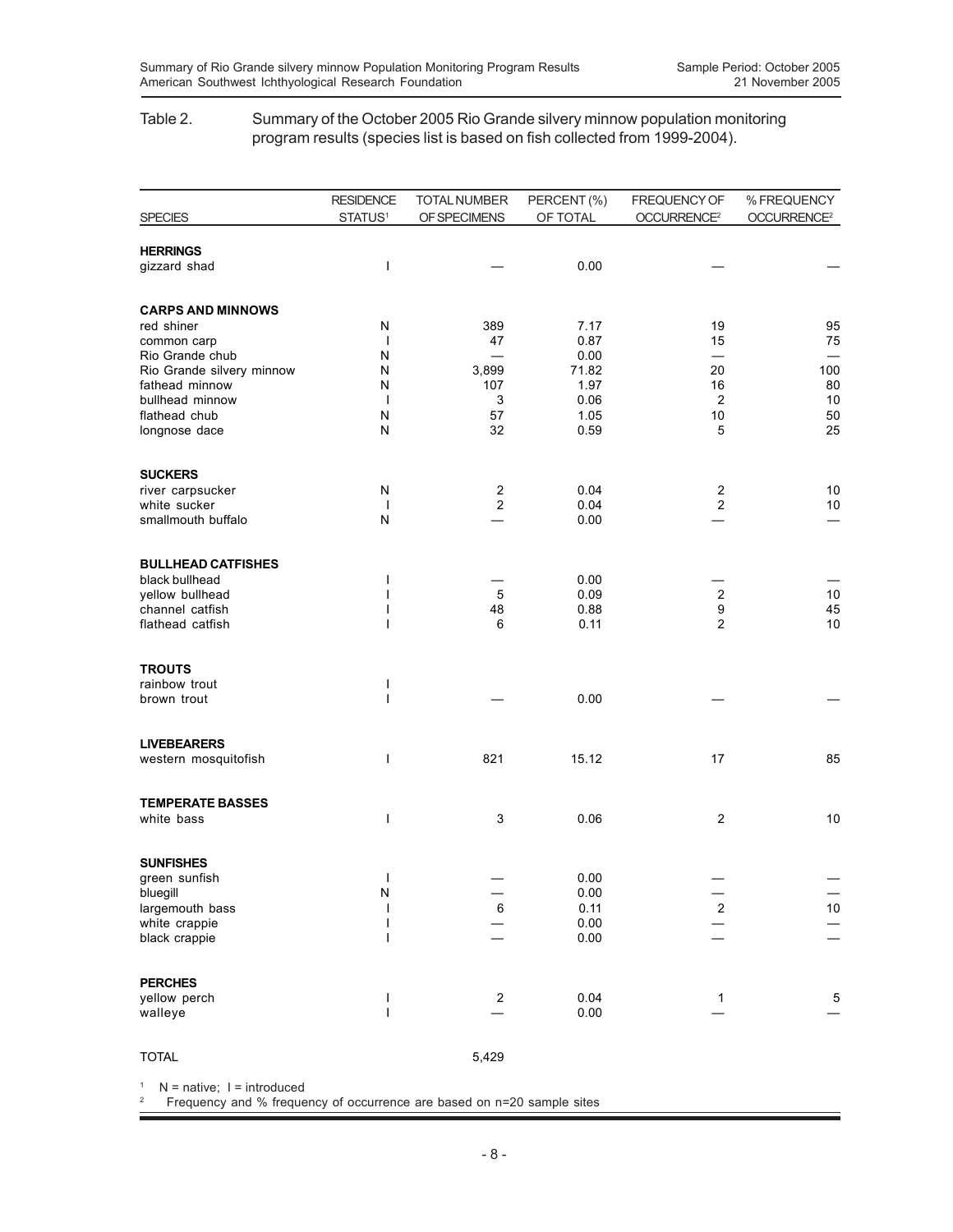# SPECIES J F M A M J J A S O N D T A EA P AUU UEC OE O NBRR YNL GPT VC T A L **HERRINGS** gizzard shad  $\qquad \qquad - \qquad - \qquad - \qquad - \qquad 1 \qquad 3 \quad 373 \qquad 123 \qquad 4 \qquad - \qquad 504$ **CARPS AND MINNOWS** red shiner 12,760 935 2.243 1.344 718 830 2.041 968 651 389 12.879 common carp 3 3 3 6 80 167 631 183 64 47 1,187 Rio Grande chub — Rio Grande silvery minnow 248 330 133 46 234 6,603 7,668 3,299 2,144 3,899 24,604 fathead minnow 356 144 171 53 67 762 1,085 383 214 107 3,342 bullhead minnow — 1 4 — — — 1 3 9 flathead chub 112 187 181 181 136 217 147 104 91 57 1,413<br>
longnose dace 1 1 14 20 83 54 107 34 77 36 32 458 longnose dace 1 14 20 83 54 107 34 77 **SUCKERS** river carpsucker 19 20 41 4 148 15 244 30 27 2 550 white sucker 16 59 43 30 1,311 262 69 19 7 2 1,818 smallmouth buffalo — — — — — 51 110 1 — — 162 **BULLHEAD CATFISHES** black bullhead — — — — — — 3 1 12 5 21<br>
vellow bullhead — 2 — 1 — — 1 28 55 48 135 yellow bullhead  $-2 -1 -1 -1 28 55 48 135$ <br>
channel catfish  $649 35 70 8 16 124 205 2 6 521$ channel catfish  $\text{flathead } \text{catfish}$  - - - - - - 1 - - 1 **TROUTS** rainbow trout — — — — — — 1 — — 1 brown trout — —————— ——— — **LIVEBEARERS** western mosquitofish 64 146 60 62 109 235 1,685 1,656 1,273 821 6,111 **TEMPERATE BASSES** white bass — — — — — — 24 4 1 3 32 **SUNFISHES** green sunfish bluegill — — — — — — — — — — — divegill - - - - - - - - - - -<br>
largemouth bass - 1 1 - - 2 10 3 6 6<br>
white crappie - 1 - - - 4 - 1 - - 6<br>
6 white crappie  $1 - - - - - 4 - 1 - - -$  6 black crappie — —————— ——— — **PERCHES** yellow perch — — — — 3 1 — 2 2 8 walleye — — — 1 — — — — — 1 TOTAL 3,586 1,891 2,935 1,880 2,867 9,27714,252 7,086 4,589 5,429 53,792

## Table 3. Summary of the monthly 2005 Rio Grande silvery minnow population monitoring program results (species list based on fish collected from 1999-2004).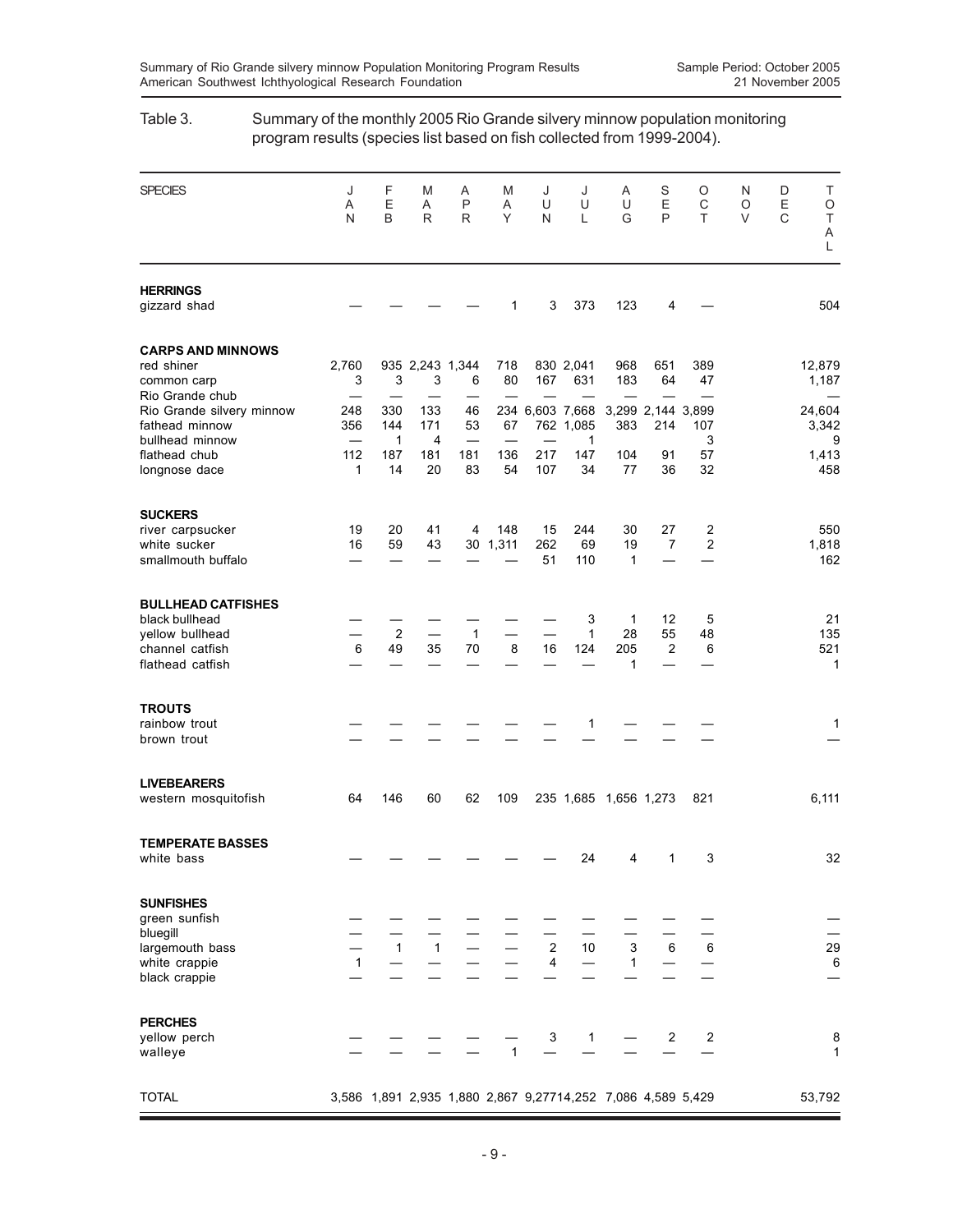## Table 4. Summary of the monthly catch or Rio Grande silvery minnow, by site and reach, during the 2005 Rio Grande silvery minnow population monitoring program. Numerals in pararenthesis are the number of silvery minnow in a site collection that were marked (subset of the total). REACH J F M A M J J A S O N D T Site Number A E A P A U U U E C O E O Site Name N B R R Y N L G P T V C T A L **ANGOSTURA REACH** 0 Angostura Dam — — — 3 — 1 53 105 — 3 165 1 Bernalillo 20 68 36 5(1) 6(1) 146 295 121 95 19 811 2 Rio Rancho 147(4) 137(8) 25 7(1) 3(2) 578(1) 26 149 160 99 1,331 3 Central Ave (Abq)  $\begin{array}{cccc} 3 & 2 & 2 & 2 & 2 & 5 & 6 & 62 \\ 4 & 13 & 5 & 14 & 7 & 12 & 27 & 2 & 5 & 6 & 62 \\ 5 & 6 & 6 & 7 & 7 & 7 & 7 & 7 & 7 \end{array}$  13 14 7 10 25 20 4 Rio Bravo (Abq) 4(1) 19(7) 15 — — 325 147 10 25 20 565 Angostura Reach Total 178 288 88 42 11 1,604 583 398 285 278 - - 3,632 **ISLETA REACH** 5 Los Lunas 3 11 2 1 5 798 556 93 26 414 1,909 6 Belen 1 4 3 — 3 1,268 1,885 296 71 278 3,809 7 Jarales 30 — — — — 1,059 417 559 781 1,218 4,064 1 Variables<br>
8 US Hwy 60 Bernardo 2 1 1 - 35 390 430 71 49 317<br>
8 1 1 - 35 390 430 71 49 317 1,302<br>
9 South of Bernardo 2 1 - 207 148 225 79 128 795 9 South of Bernardo 5 2 1 — — 207 148 225 79 128 795 10 North of San Acacia 1 — — — 2 88 122 7 90 Isleta Reach Total 48 18 7 1 43 3,724 3,524 1,366 1,013 15 — — 12,189 **SAN ACACIA REACH** 10 San Acacia Dam 3 — 16 2 — 304 1,729 60 69 75 2,258 11 S of San Acacia 13 15 14 1 - 73 1,093 27 30 40 1,306<br>
12 Socorro 3 - 1 - 544 529 561 365 270 2,273<br>
13 16 - 544 529 561 365 270 2,273<br>
14 IJS Hwy 380 - 6 - - - 173 521 305 172<br>
14 IJS Hwy 380 - - - - 173 521 30 1758 12 Socorro 3 — 1 — — 544 529 561 365 270 2,273 12 Socorro  $13 \text{ North of US Hwy } 380$ <br>
13 North of US Hwy  $380$ <br>
14 US Hwy  $380$ <br>
14 US Hwy  $380$ <br>
14 US Hwy  $380$ <br>
1 - - - - 173 521 305 172<br>
15 Bosque del Apache<br>
16 San Marcial<br>
2 - - - 2 54 13 25 12 424<br>
16 San Marcial<br>
- - 1 14 US Hwy 380 1 — — — 129 9 327 61 258 785<br>15 Bosque del Apache 2 — — 2 54 13 25 12 424 532<br>16 San Marcial — — 1 — 177 104 12 0 3 15 312<br>17 South of San Marcial — — — 1 10 2 3 1 21 38 15 Bosque del Apache  $2$  — —  $2$  54 13 25 12 424 532<br>16 San Marcial — — 1 — 177 104 12 0 3 15 312<br>17 South of San Marcial — — 3 6 — 1 10 2 3 1 21 38<br>18 South of San Marcial — 3 6 — 1 57 1 11 — 24 102 16 San Marcial — — 1 — 177 104 12 0 3 15 312 17 South of San Marcial — — — — — 1 10 2 3 1 21 38<br>18 South of San Marcial — 3 6 — – 57 1 11 — 24 102 18 South of San Marcial San Acacia Reach Total 22 24 38 3 180 1,275 3,561 1,535 846 1,299 — — 8,783 **MONTHLY TOTALS** 248 330 133 46 234 6,603 7,668 3,299 2,144 3,899 — — 24,604 J FMA MJ J ASO ND T AEAP AUU UEC OE O NBRR YNL GPT VC T A  $\mathbf{L}$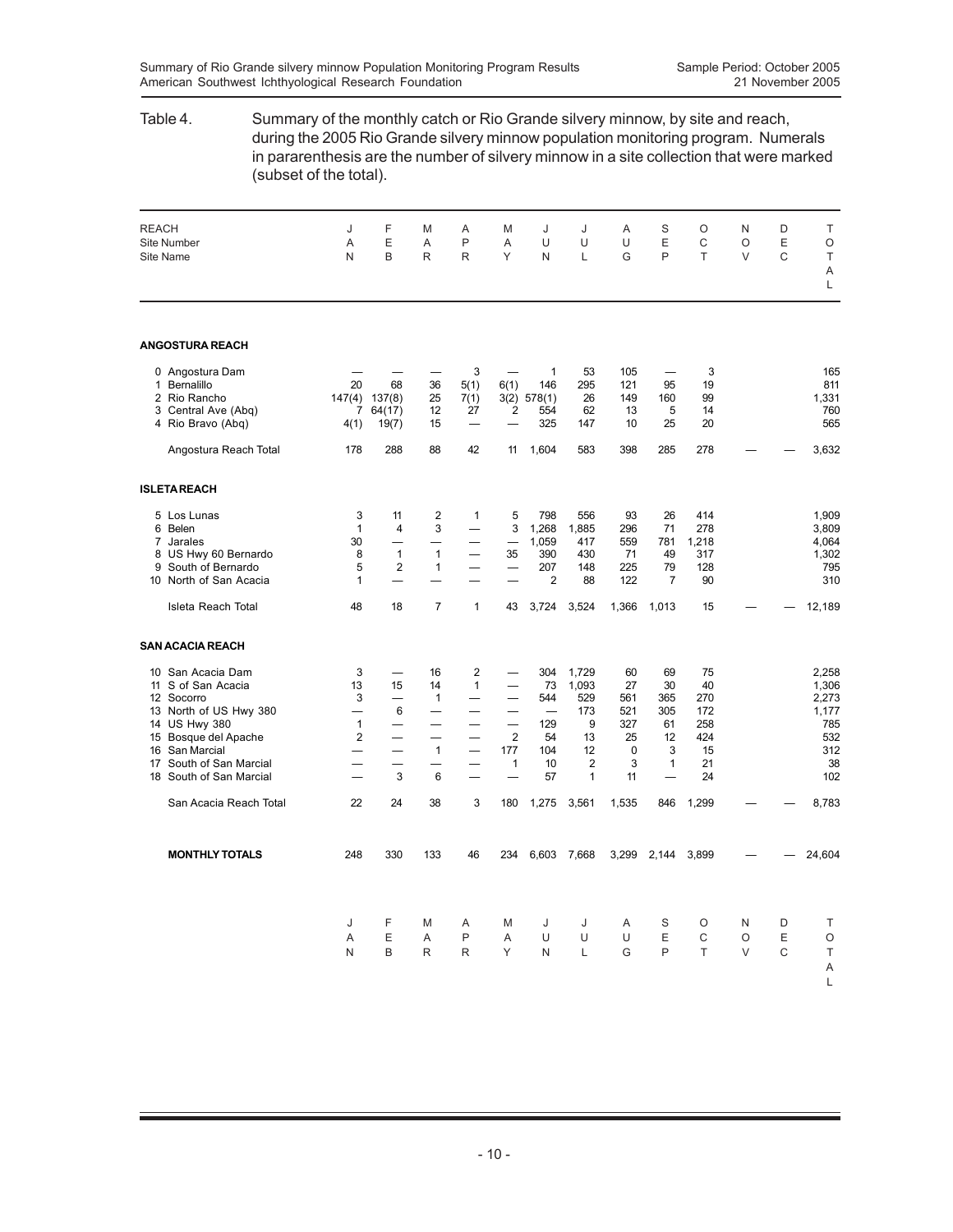

Figure 3. Catch rates, for the 10 focal species, by river reach during October 2005 at Rio Grande silvery minnow population monitoring program collection sites (see Table A-1 for fish species codes). An arrow indicates the Rio Grande silvery minnow (RGM) histogram bar.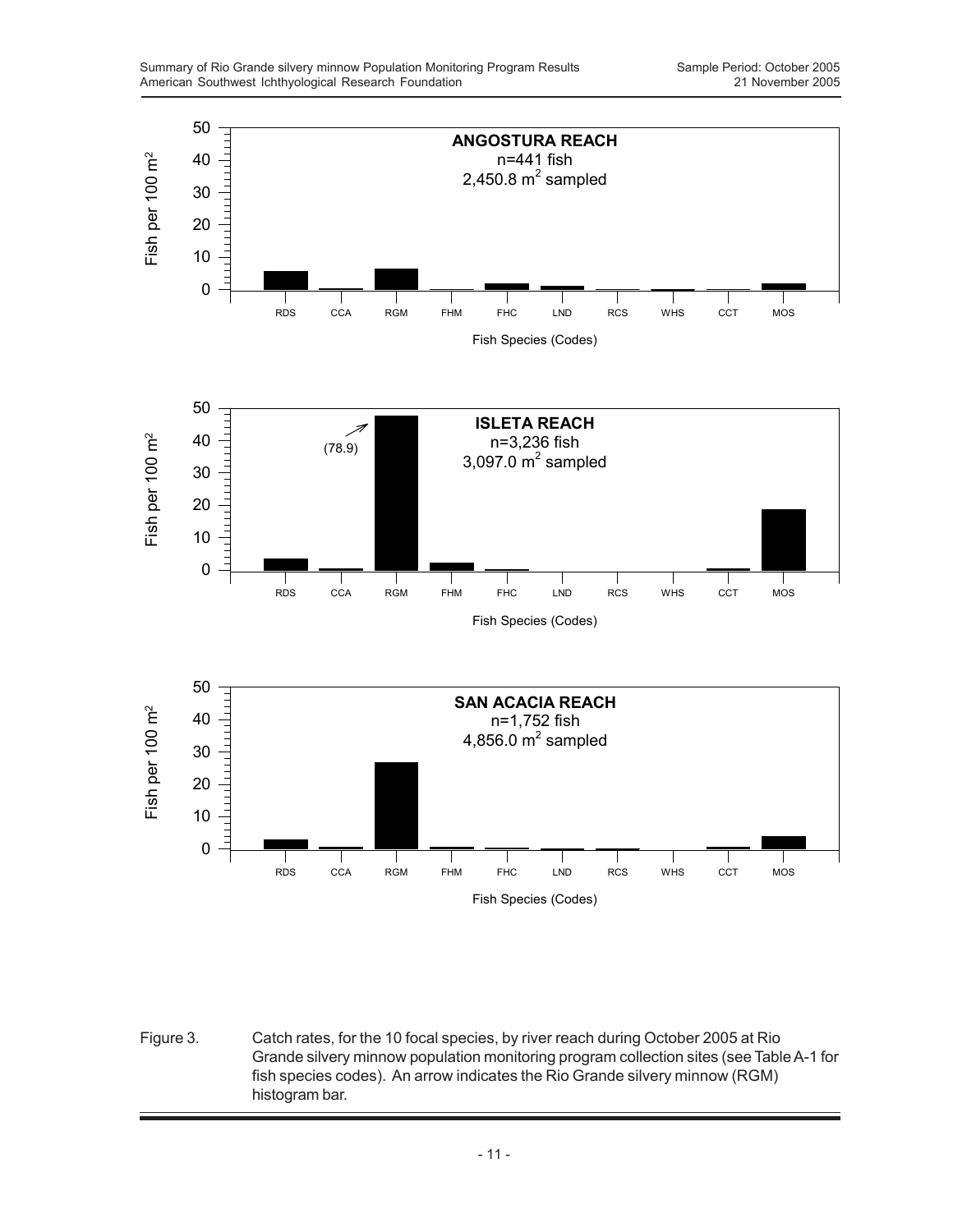

Figure 4. Catch rates for ten focal species (upper graph\*), including Rio Grande silvery minnow, (RGM; lower graph\*) during October 2005 at Rio Grande silvery minnow population monitoring program collection sites (see Table A-1 for fish species codes).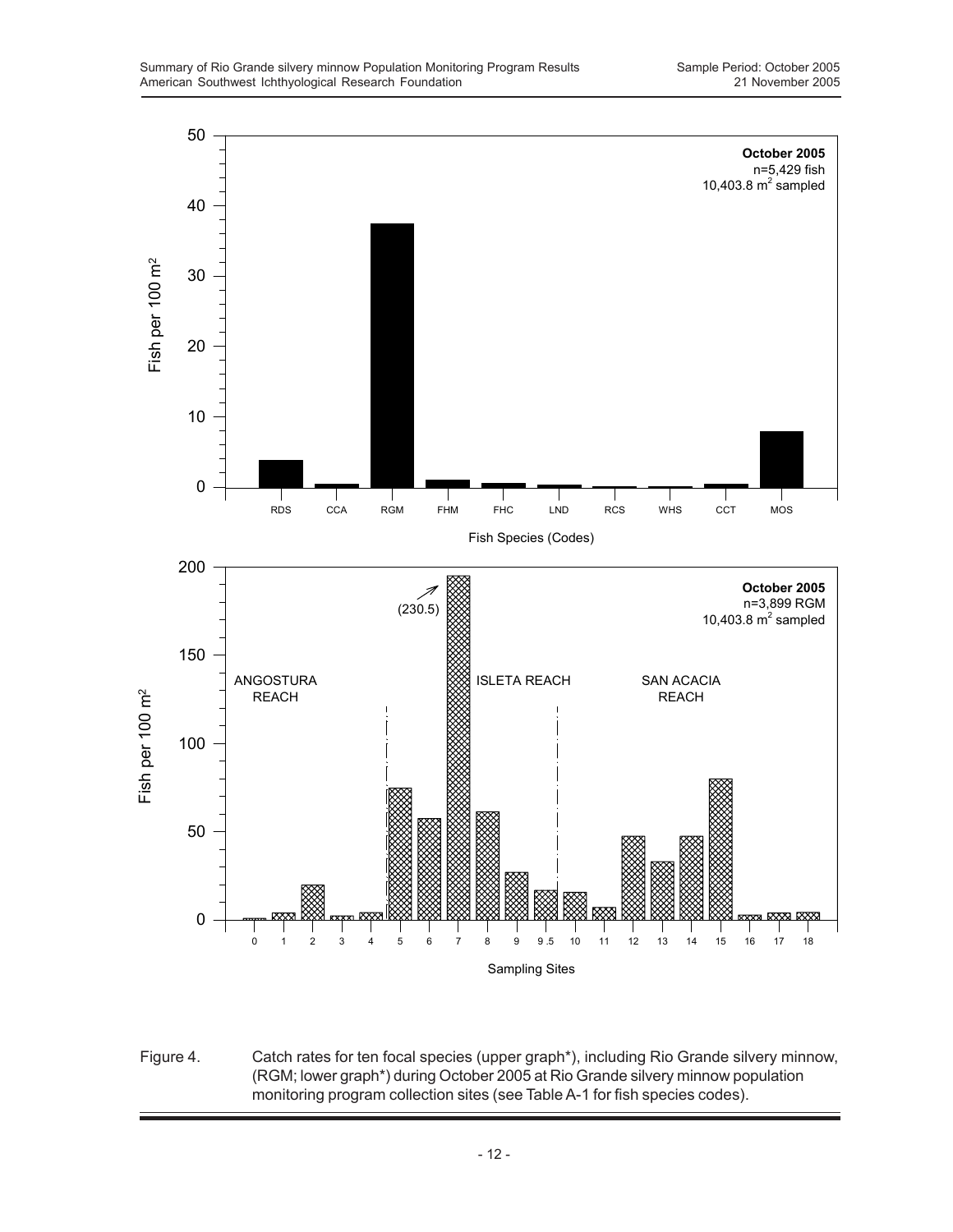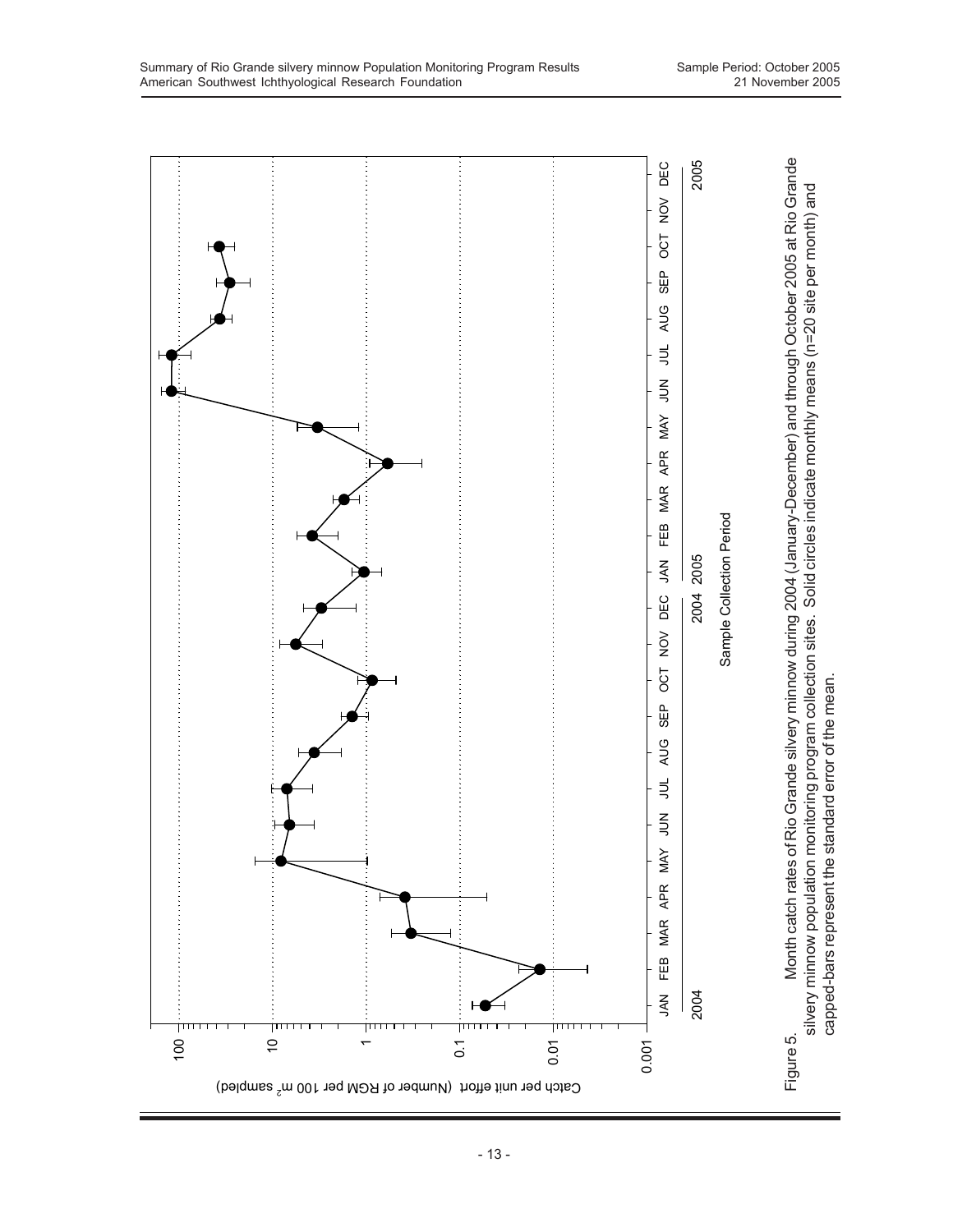## APPENDIX A.

Collection localities of the 2005 Rio Grande silvery minnow population monitoring program.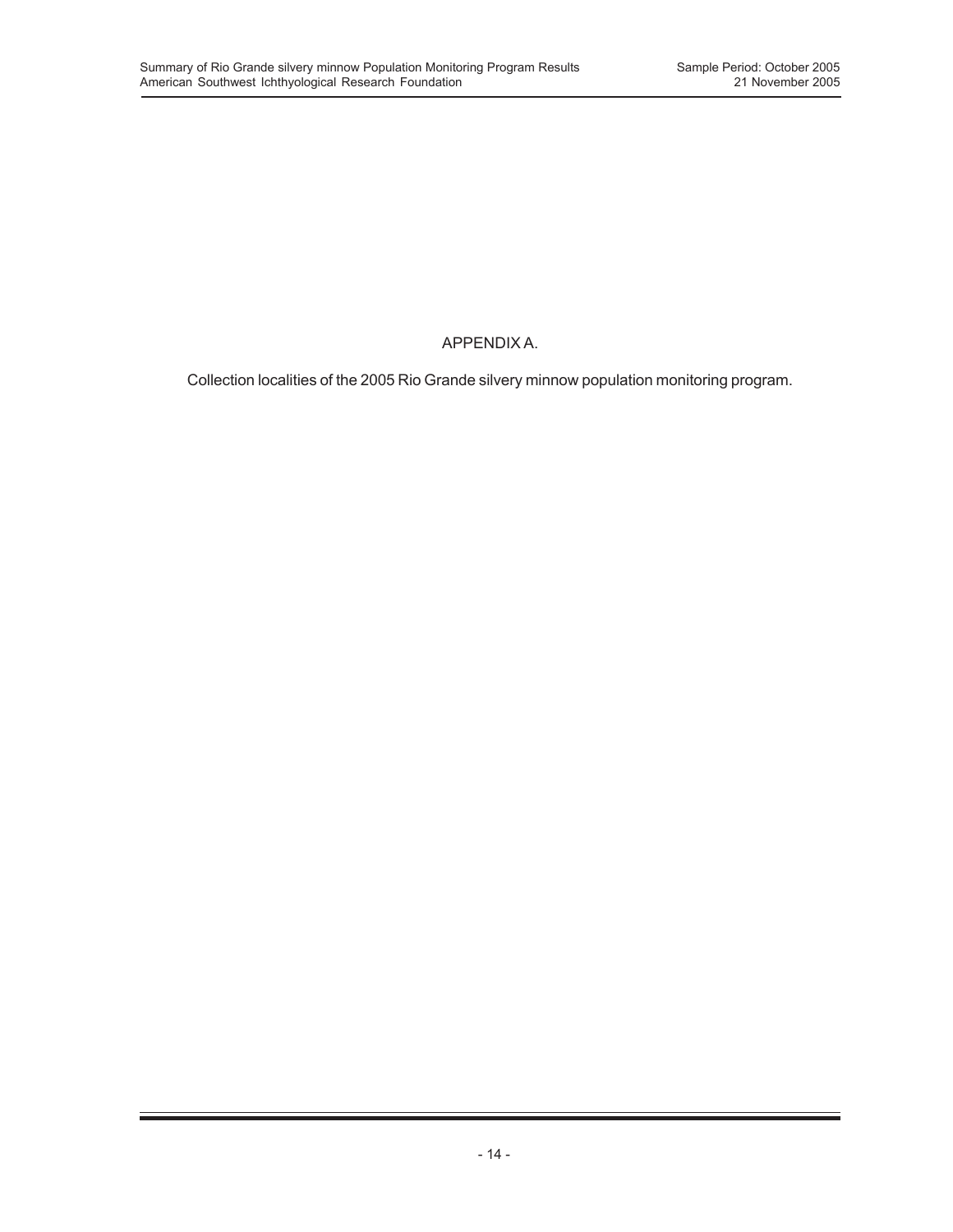### Table A-1. Collection localities of the 2005 Rio Grande silvery minnow population monitoring program.

| Site # | Site Locality |
|--------|---------------|
|        |               |

### **ANGOSTURA REACH SITES SITE #**

- 0 New Mexico, Sandoval County, Rio Grande, below Angostura Diversion Dam, Algodones. River Mile 209.7 SAN FELIPE PUEBLO QUADRANGLE 3916006 N 363811 E
- 1 New Mexico, Sandoval County, Rio Grande, at US Highway 550 bridge crossing, (formerly NM State Highway 44 bridge crossing), Bernalillo. River Mile 203.8 BERNALILLO QUADRANGLE 3909722 N 358543 E
- 2 New Mexico, Sandoval County, Rio Grande, ca. 4 miles downstream of US Highway 550 bridge crossing, at Rio Rancho Wastewater Treatment Plant, Rio Rancho. River Mile 200.0 BERNALILLO QUADRANGLE 3905355 N 354772 E
- 3 New Mexico, Bernalillo County, Rio Grande, at Central Avenue (US Highway 66) bridge crossing, Albuquerque. River Mile 183.4 ALBUQUERQUE WEST QUADRANGLE 3884094 N 346840 E
- 4 New Mexico, Bernalillo County, Rio Grande, at Rio Bravo Boulevard bridge crossing, Albuquerque. River Mile 178.3 ALBUQUERQUE WEST QUADRANGLE 3877163 N 347554 E

### **ISLETA REACH SITES SITE #**

- 5 New Mexico, Valencia County, Rio Grande, at Los Lunas (NM State Highway 49) bridge crossing, Los Lunas. River Mile 161.4 LOS LUNAS QUADRANGLE 3852531 N 342898 E
- 6 New Mexico, Valencia County, Rio Grande, ca. 1.0 miles upstream of NM State Highway 309/6 bridge crossing, Belen. River Mile 151.5 TOME QUADRANGLE 3837061 N 339972 E
- 7 New Mexico, Valencia County, Rio Grande, ca. 2.2 miles upstream of NM State Highway 346 bridge crossing (near Transwestern Natural Gas Pipeline crossing), Jarales. River Mile 143.2 VEGUITA QUADRANGLE 3827329 N 338136 E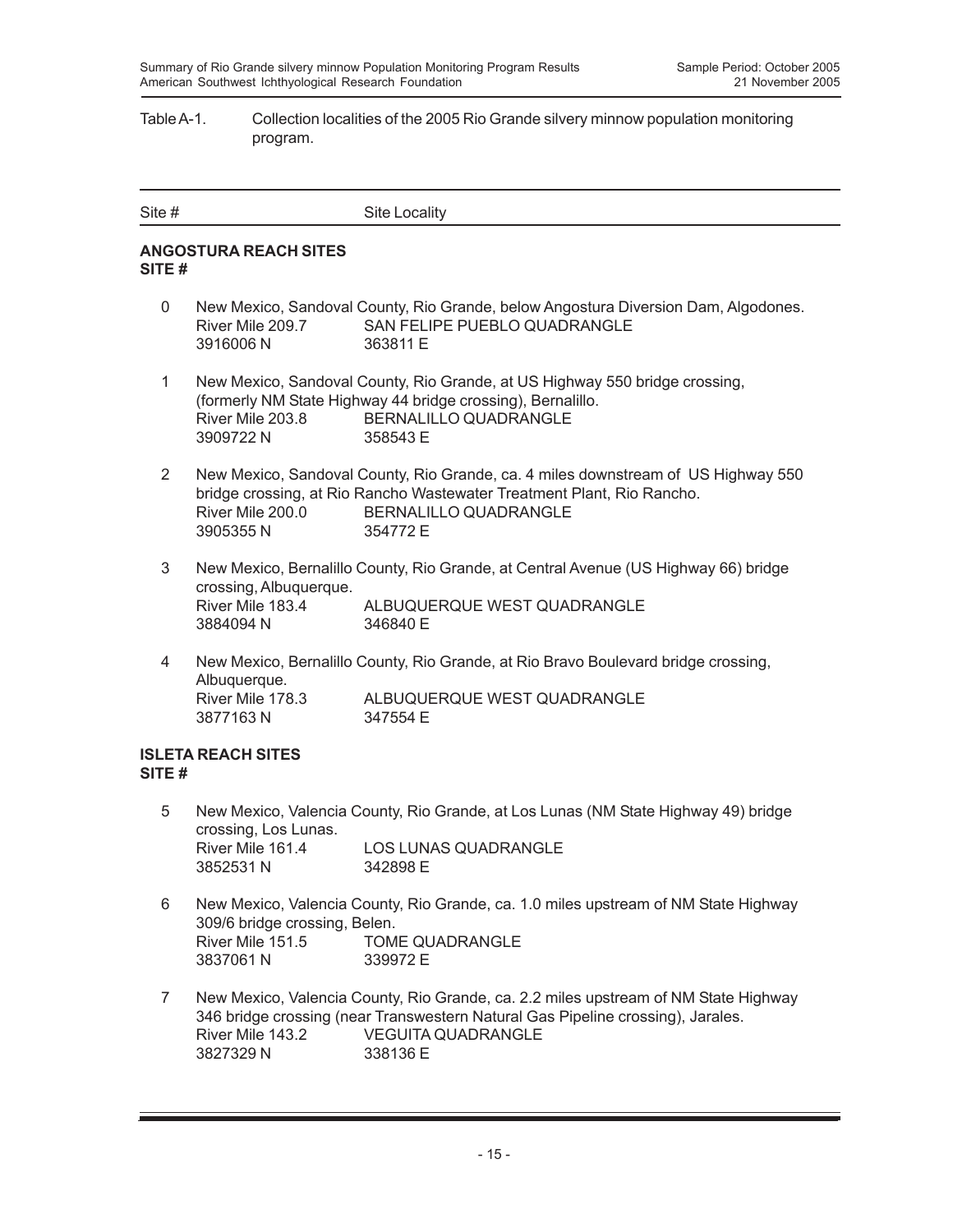#### Table A-1. Collection localities of the 2005 Rio Grande silvery minnow population monitoring program (continued).

| Site # | Site Locality |
|--------|---------------|
|        |               |

### **ISLETA REACH SITES (continued) SITE #**

- 8 New Mexico, Socorro County, Rio Grande, at US Highway 60 bridge crossing, Bernardo. River Mile 130.6 ABEYTAS QUADRANGLE 3809726 N 334604 E
- 9 New Mexico, Socorro County, Rio Grande, ca. 3.5 miles downstream of US Highway 60 bridge crossing, La Joya. River Mile 127.0 ABEYTAS QUADRANGLE 3805229 N 331094 E
- 9.5 New Mexico, Socorro County, Rio Grande, ca. 0.6 miles upstream of San Acacia Diversion Dam, San Acacia. River Mile 116.8 LA JOYA QUADRANGLE 3792603 N 327902 E

#### **SAN ACACIA REACH SITES SITE #**

- 10 New Mexico, Socorro County, Rio Grande, directly below San Acacia Diversion Dam, San Acacia. River Mile 116.2 SAN ACACIA QUADRANGLE 3791977 N 326162 E
- 11 New Mexico, Socorro County, Rio Grande, ca. 1.5 miles downstream of San Acacia Diversion Dam, San Acacia. River Mile 114.6 LEMITAR QUADRANGLE 3790442 N 325263 E
- 12 New Mexico, Socorro County, Rio Grande, 0.5 miles upstream of the Low Flow Conveyance Channel bridge, east and upstream of Socorro Wastewater Treatment Plant, Socorro. River Mile 99.5 LOMA DE LAS CANAS QUADRANGLE 3771043 N 327097 E
- 13 New Mexico, Socorro County, Rio Grande, ca. 4.0 miles upstream of US Highway 380 bridge crossing, San Antonio. River Mile 91.7 SAN ANTONIO QUADRANGLE 3761283 N 328140 E
- 14 New Mexico, Socorro County, Rio Grande, at US Highway 380 bridge crossing, San Antonio.<br>River Mile 87.1 SAN ANTONIO QUADRANGLE 3754471 N 328914 F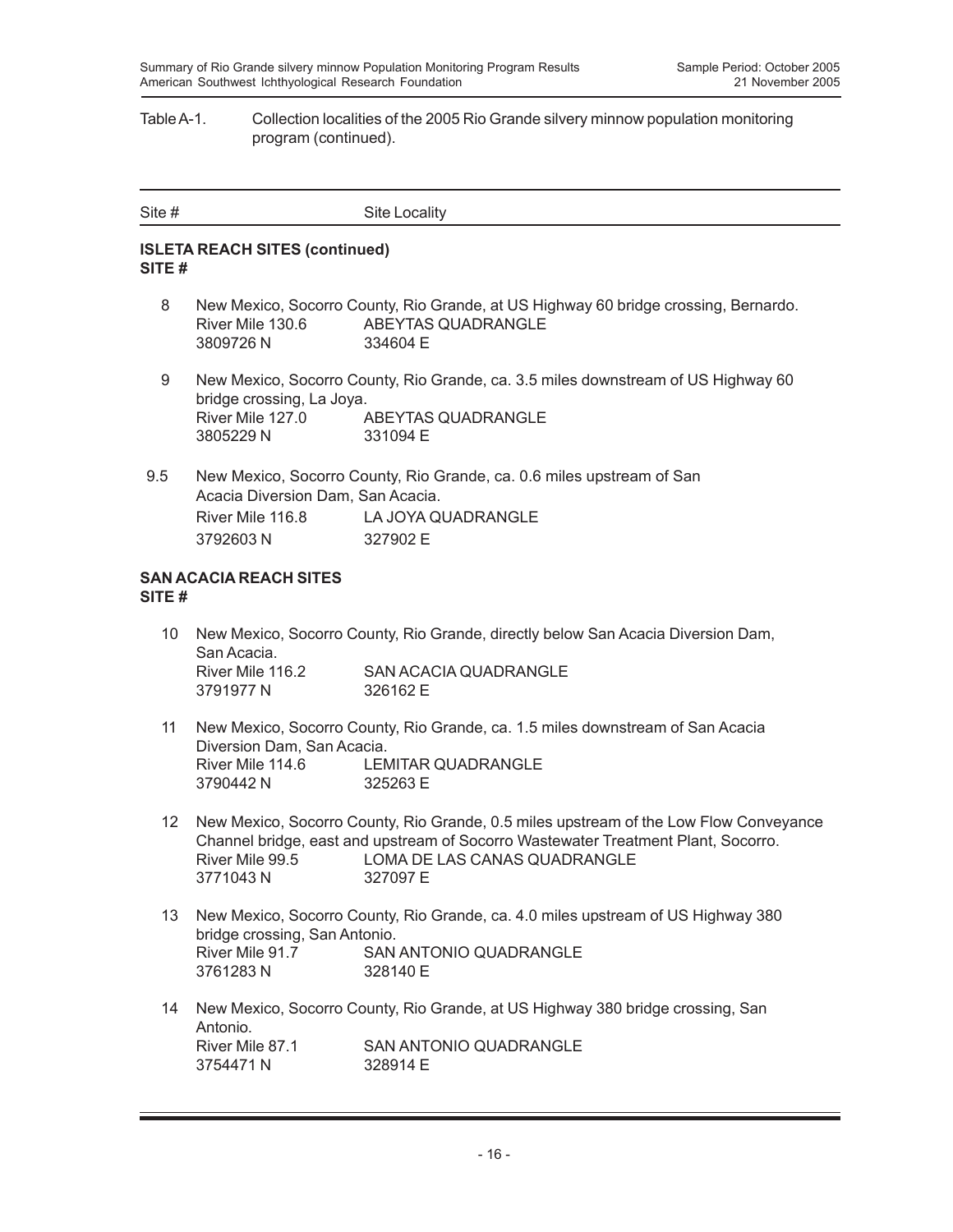#### Table A-1. Collection localities of the 2005 Rio Grande silvery minnow population monitoring program (continued).

| Site # | Site Locality |
|--------|---------------|

### **SAN ACACIA REACH SITES (continued) SITE #**

- 15 New Mexico, Socorro County, Rio Grande, directly east of Bosque del Apache National Wildlife Refuge headquarters, San Antonio. River Mile 79.1 SAN ANTONIO, SE QUADRANGLE 3740839 N 327055 E
- 16 New Mexico, Socorro County, Rio Grande, at the San Marcial railroad crossing, San Marcial. River Mile 68.6 SAN MARCIAL QUADRANGLE 3728347 N 315284 E
- 17 New Mexico, Socorro County, Rio Grande, at its former confluence with the Low Flow Conveyance Channel and 16 miles downstream of the southern end of the Bosque del Apache National Wildlife Refuge, San Marcial. River Mile 60.5 PARAJE WELL QUADRANGLE 3718178 N 309487 E
- 18 New Mexico, Socorro County, Rio Grande, ca. 10 miles downstream of the San Marcial Railroad Bridge crossing, San Marcial. River Mile 58.8 PARAJE WELL QUADRANGLE 3716150 N 307846 E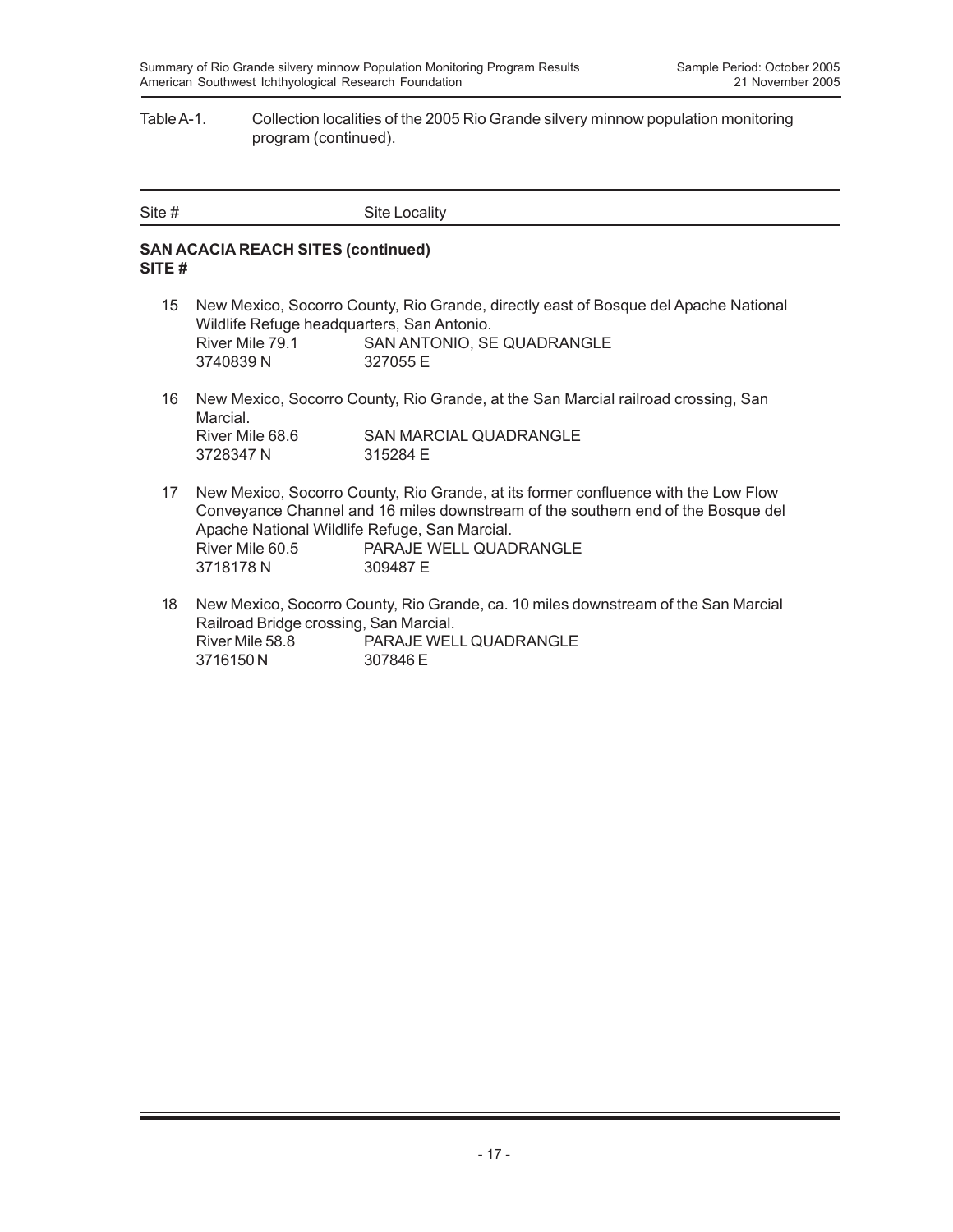## APPENDIX B.

Ichthyofaunal composition of the October 2005 Rio Grande silvery minnow population monitoring efforts

\*\*\* All data are provisional and should be verified by direct inspection of field data and specimens \*\*\*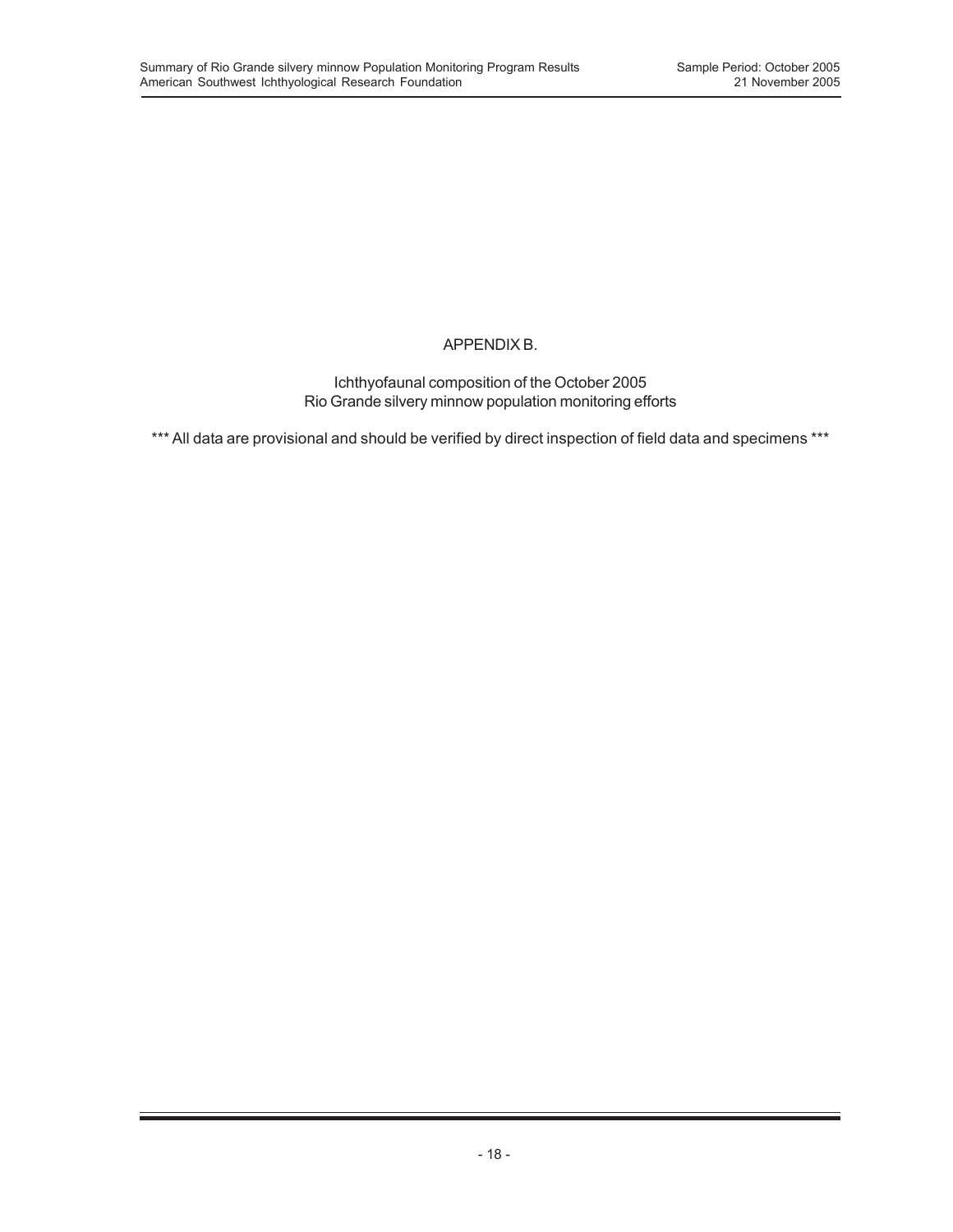|                                                                | New Mexico: Sandoval Co., Rio Grande Drainage                              |  |    |                    |
|----------------------------------------------------------------|----------------------------------------------------------------------------|--|----|--------------------|
| Rio Grande, directly below Angostura Diversion Dam, Algodones. |                                                                            |  |    | Site Number: 0     |
| 28 October 2005                                                | <b>RKD05-208</b>                                                           |  |    | River Mile: 209.7  |
|                                                                | UTM Easting: 363811 UTM Northing: 3916006 Zone: 13 Quad: San Felipe Pueblo |  |    |                    |
|                                                                | R.K. Dudley, W.H. Brandenburg, M.A. Farrington, and F.R. Liccione          |  |    | Effort: 373.3 $m2$ |
| <b>FAMILY</b>                                                  |                                                                            |  | N  |                    |
| 76                                                             | Cyprinella lutrensis                                                       |  | 3  |                    |
| 76                                                             | Cyprinus carpio                                                            |  | 1  |                    |
| 76                                                             | Hybognathus amarus*                                                        |  | 3  |                    |
| 76                                                             | Rhinichthys cataractae                                                     |  | 7  |                    |
| 81                                                             | Catostomus commersoni                                                      |  | 1  |                    |
| 212                                                            | Gambusia affinis                                                           |  | 37 |                    |
| 294                                                            | Micropterus salmoides                                                      |  | 5  |                    |
| 295                                                            | Perca flavescens                                                           |  | 2  |                    |
|                                                                | * Hybognathus amarus by age class:                                         |  |    |                    |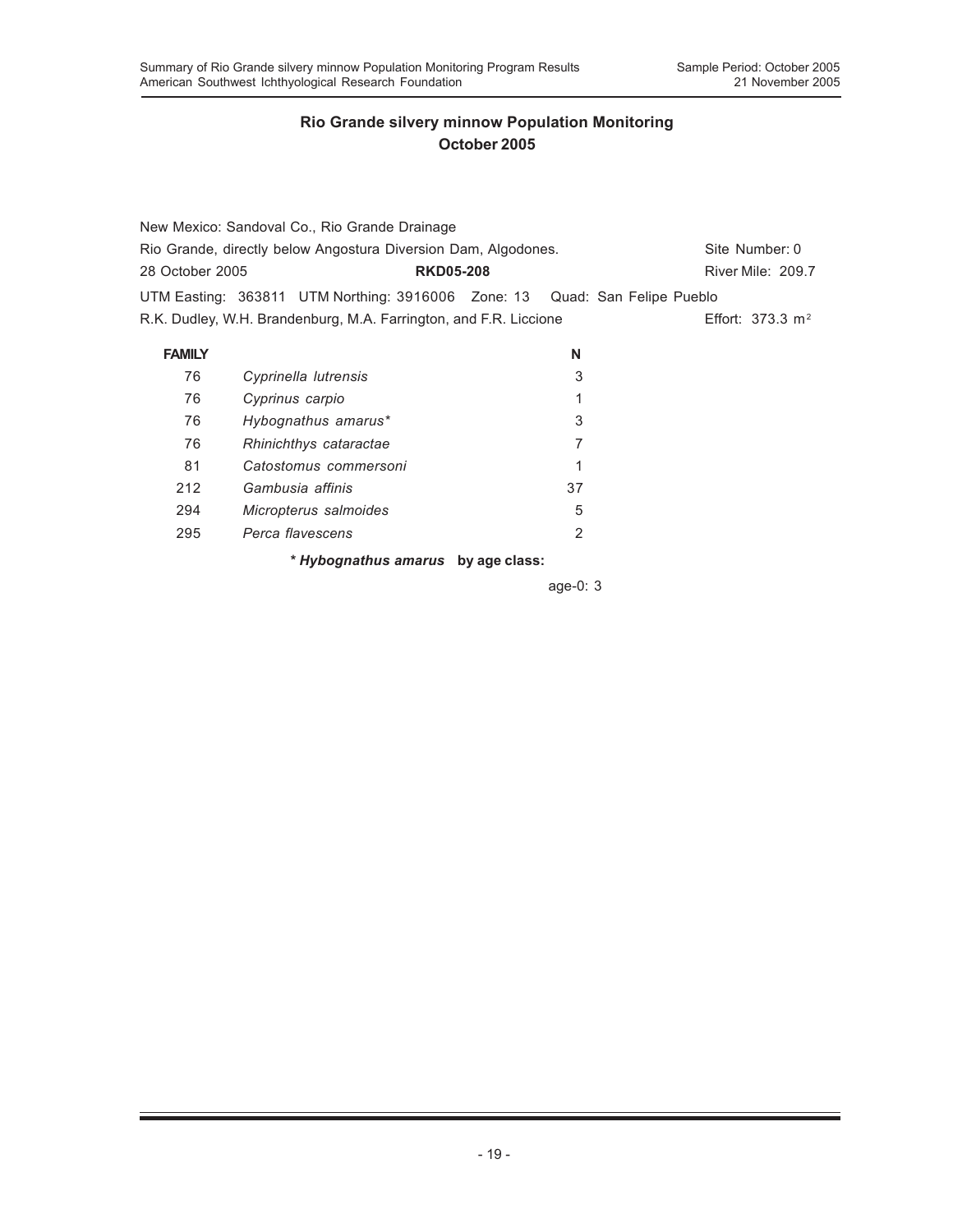|                                                                                   | New Mexico: Sandoval Co., Rio Grande Drainage                       |                |                             |
|-----------------------------------------------------------------------------------|---------------------------------------------------------------------|----------------|-----------------------------|
| Rio Grande, at US HWY 550 (formerly NM State HWY 44) bridge crossing, Bernalillo. |                                                                     |                | Site Number: 1              |
| 28 October 2005                                                                   | <b>RKD05-209</b>                                                    |                | River Mile: 203.8           |
|                                                                                   | UTM Easting: 358543 UTM Northing: 3909722 Zone: 13 Quad: Bernalillo |                |                             |
|                                                                                   | R.K. Dudley, W.H. Brandenburg, M.A. Farrington, and F.R. Liccione   |                | Effort: $482.0 \text{ m}^2$ |
| <b>FAMILY</b>                                                                     |                                                                     | N              |                             |
| 76                                                                                | Cyprinella lutrensis                                                | 51             |                             |
| 76                                                                                | Cyprinus carpio                                                     | 2              |                             |
| 76                                                                                | Hybognathus amarus*                                                 | 19             |                             |
| 76                                                                                | Platygobio gracilis                                                 | 25             |                             |
| 76                                                                                | Rhinichthys cataractae                                              | 17             |                             |
| 81                                                                                | Carpiodes carpio                                                    | 1              |                             |
| 81                                                                                | Catostomus commersoni                                               | 1              |                             |
| 212                                                                               | Gambusia affinis                                                    | $\overline{4}$ |                             |
| 283                                                                               | Morone chrysops                                                     | 2              |                             |
| 294                                                                               | Micropterus salmoides                                               | 1              |                             |
|                                                                                   | * Hybognathus amarus by age class:                                  |                |                             |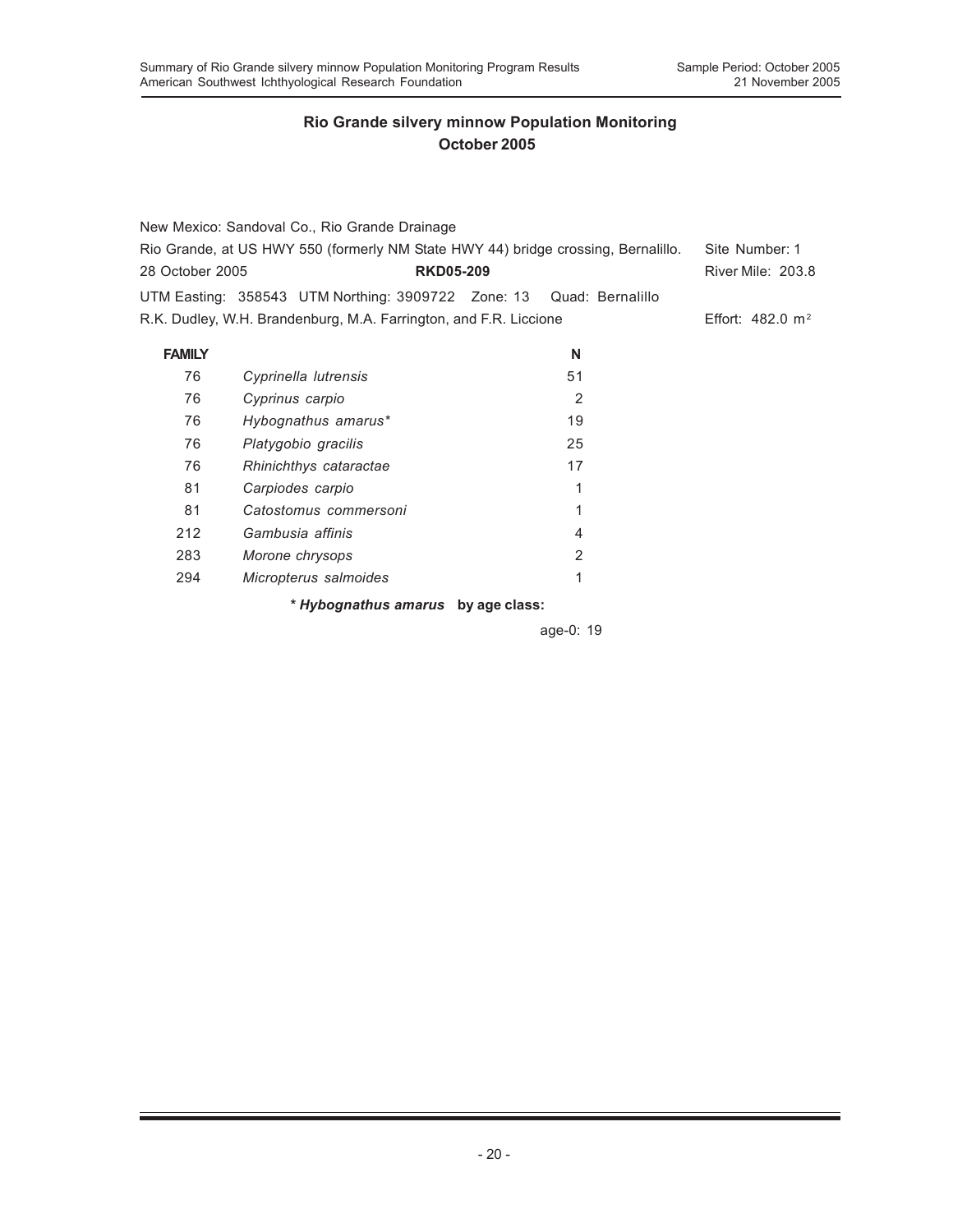|                 | New Mexico: Sandoval Co., Rio Grande Drainage                                                   |           |                    |  |  |
|-----------------|-------------------------------------------------------------------------------------------------|-----------|--------------------|--|--|
|                 | Rio Grande, ca. 4.0 miles downstream of US HWY 550 (formerly NM State HWY 44)<br>Site Number: 2 |           |                    |  |  |
|                 | bridge crossing, at Rio Rancho Wastewater Treatment Plant, Rio Rancho.                          |           | River Mile: 200.0  |  |  |
| 28 October 2005 | <b>RKD05-210</b>                                                                                |           |                    |  |  |
|                 | UTM Easting: 354772 UTM Northing: 3905355 Zone: 13 Quad: Bernalillo                             |           |                    |  |  |
|                 | R.K. Dudley, W.H. Brandenburg, M.A. Farrington, and F.R. Liccione                               |           | Effort: 503.0 $m2$ |  |  |
|                 |                                                                                                 |           |                    |  |  |
| <b>FAMILY</b>   |                                                                                                 | N         |                    |  |  |
| 76              | Cyprinella lutrensis                                                                            | 68        |                    |  |  |
| 76              | Cyprinus carpio                                                                                 | 2         |                    |  |  |
| 76              | Hybognathus amarus*                                                                             | 99        |                    |  |  |
| 76              | Pimephales promelas                                                                             | 3         |                    |  |  |
| 76              | Platygobio gracilis                                                                             | 5         |                    |  |  |
| 76              | Rhinichthys cataractae                                                                          | 1         |                    |  |  |
| 212             | Gambusia affinis                                                                                | 6         |                    |  |  |
|                 | * Hybognathus amarus by age class:                                                              |           |                    |  |  |
|                 |                                                                                                 | age-0: 92 |                    |  |  |

age-1: 7

|                 | New Mexico: Bernalillo Co., Rio Grande Drainage                         |                  |                                                                           |                             |  |
|-----------------|-------------------------------------------------------------------------|------------------|---------------------------------------------------------------------------|-----------------------------|--|
|                 | Rio Grande, at Central Avenue bridge crossing (US HWY 66), Albuguergue. |                  |                                                                           | Site Number: 3              |  |
| 27 October 2005 |                                                                         | <b>RKD05-206</b> |                                                                           | River Mile: 183.4           |  |
|                 |                                                                         |                  | UTM Easting: 346840 UTM Northing: 3884094 Zone: 13 Quad: Albuquerque West |                             |  |
|                 | R.K. Dudley, W.H. Brandenburg, L.E. Renfro and F.R. Liccione            |                  |                                                                           | Effort: $607.5 \text{ m}^2$ |  |
| <b>FAMILY</b>   |                                                                         |                  | N                                                                         |                             |  |

| ⊟ TIVIT |                                    | W  |  |
|---------|------------------------------------|----|--|
| 76      | Cyprinella lutrensis               | 16 |  |
| 76      | Cyprinus carpio                    | 1  |  |
| 76      | Hybognathus amarus*                | 14 |  |
| 76      | Platygobio gracilis                | 11 |  |
| 76      | Rhinichthys cataractae             | 4  |  |
| 93      | Ictalurus punctatus                | 1  |  |
|         | * Hybognathus amarus by age class: |    |  |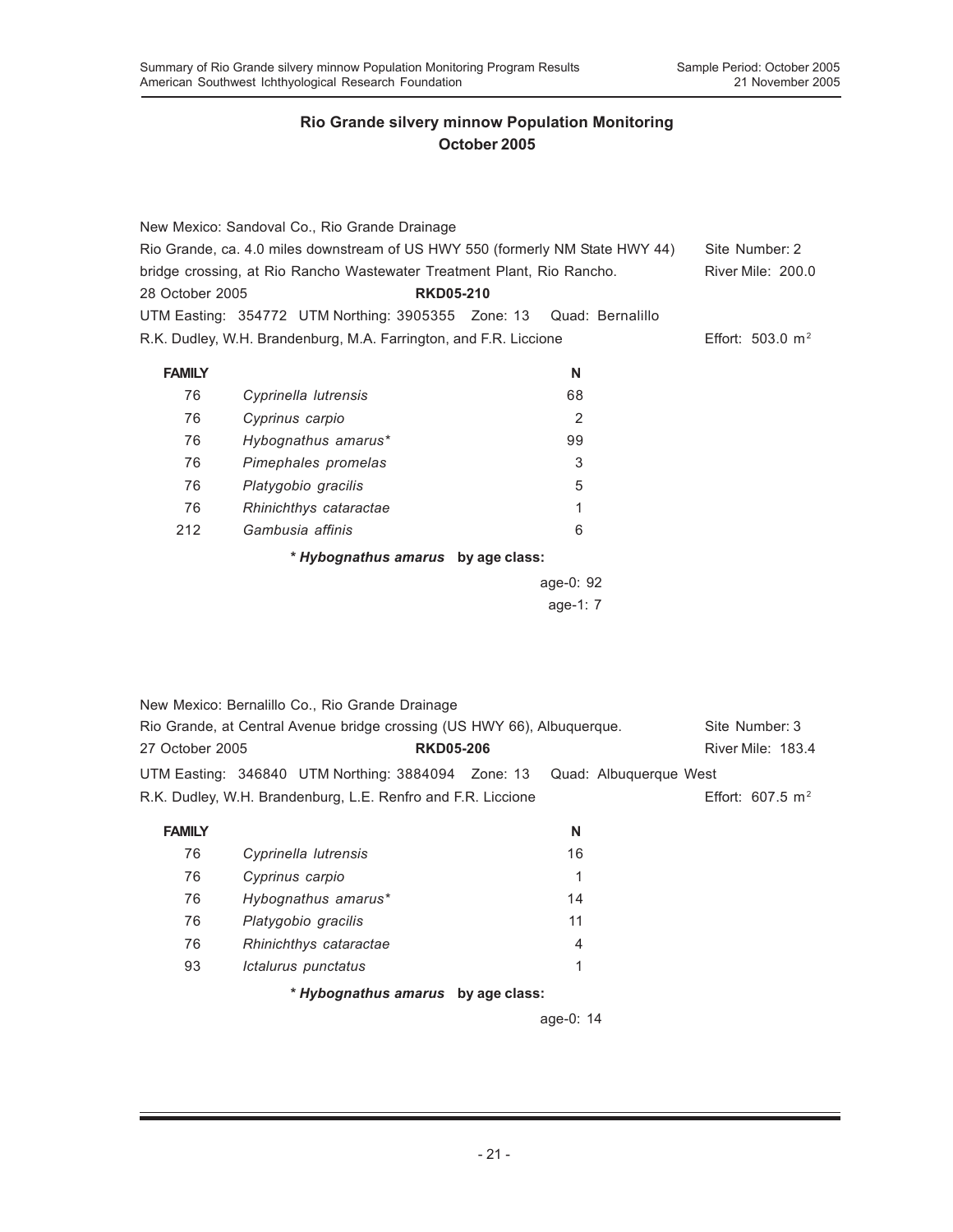|                 | New Mexico: Bernalillo Co., Rio Grande Drainage                             |           |                             |
|-----------------|-----------------------------------------------------------------------------|-----------|-----------------------------|
|                 | Rio Grande, at Rio Bravo Blvd. Bridge crossing (NM State HWY 500) crossing, |           | Site Number: 4              |
| Albuquerque.    |                                                                             |           | <b>River Mile: 178.3</b>    |
| 27 October 2005 | <b>RKD05-205</b>                                                            |           |                             |
|                 | UTM Easting: 347554 UTM Northing: 3877163 Zone: 13 Quad: Albuquerque West   |           |                             |
|                 | R.K. Dudley, W.H. Brandenburg, L.E. Renfro and F.R. Liccione                |           | Effort: $485.0 \text{ m}^2$ |
| <b>FAMILY</b>   |                                                                             | N         |                             |
| 76              | Cyprinella lutrensis                                                        | 4         |                             |
| 76              | Hybognathus amarus*                                                         | 20        |                             |
| 76              | Pimephales promelas                                                         | 1         |                             |
| 76              | Platygobio gracilis                                                         | 2         |                             |
| 283             | Morone chrysops                                                             | 1         |                             |
|                 | * Hybognathus amarus by age class:                                          |           |                             |
|                 |                                                                             | age-0: 20 |                             |

|                 | New Mexico: Valencia Co., Rio Grande Drainage                          |                  |     |                          |  |
|-----------------|------------------------------------------------------------------------|------------------|-----|--------------------------|--|
|                 | Rio Grande, at Los Lunas Bridge crossing (NM State HWY 49), Los Lunas. |                  |     |                          |  |
| 27 October 2005 |                                                                        | <b>RKD05-204</b> |     | <b>River Mile: 161.4</b> |  |
|                 | UTM Easting: 342898 UTM Northing: 3852531 Zone: 13 Quad: Los Lunas     |                  |     |                          |  |
|                 | R.K. Dudley, W.H. Brandenburg, L.E. Renfro and F.R. Liccione           |                  |     | Effort: 554.3 $m2$       |  |
| <b>FAMILY</b>   |                                                                        |                  | N   |                          |  |
| 76              | Cyprinella lutrensis                                                   |                  | 31  |                          |  |
| 76              | Hybognathus amarus*                                                    |                  | 414 |                          |  |
| 76              | Pimephales promelas                                                    |                  | 10  |                          |  |
| 212             | Gambusia affinis                                                       |                  | 35  |                          |  |

*\* Hybognathus amarus* **by age class:**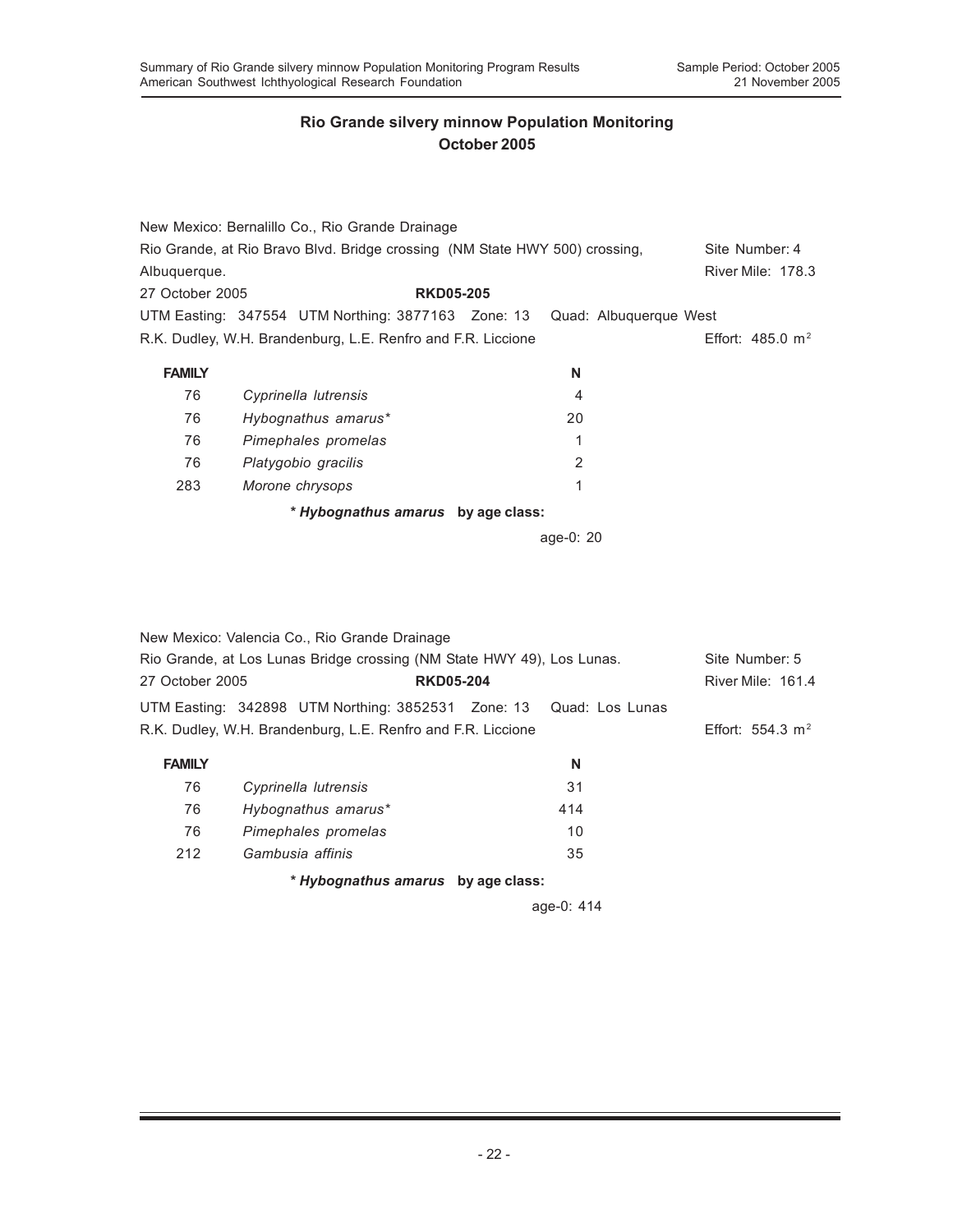|                                                                                  | New Mexico: Valencia Co., Rio Grande Drainage                 |            |                             |
|----------------------------------------------------------------------------------|---------------------------------------------------------------|------------|-----------------------------|
| Rio Grande, ca. 1.0 miles upstream of NM State HWY 309/6 bridge crossing, Belen. | Site Number: 6                                                |            |                             |
| 27 October 2005                                                                  | <b>RKD05-203</b>                                              |            | River Mile: 151.5           |
|                                                                                  | UTM Easting: 339972 UTM Northing: 3837061 Zone: 13 Quad: Tome |            |                             |
|                                                                                  | R.K. Dudley, W.H. Brandenburg, L.E. Renfro and F.R. Liccione  |            | Effort: $484.3 \text{ m}^2$ |
| <b>FAMILY</b>                                                                    |                                                               | N          |                             |
| 76                                                                               | Cyprinella lutrensis                                          | 7          |                             |
| 76                                                                               | Cyprinus carpio                                               | 4          |                             |
| 76                                                                               | Hybognathus amarus*                                           | 278        |                             |
| 212                                                                              | Gambusia affinis                                              | 2          |                             |
|                                                                                  | * Hybognathus amarus by age class:                            |            |                             |
|                                                                                  |                                                               | age-0: 278 |                             |

New Mexico: Valencia Co., Rio Grande Drainage Rio Grande, ca. 2.2 miles upstream of NM State HWY 346 bridge crossing, Jarales. Site Number: 7 27 October 2005 **RKD05-202** River Mile: 143.2 UTM Easting: 338136 UTM Northing: 3827329 Zone: 13 Quad: Veguita R.K. Dudley, W.H. Brandenburg, L.E. Renfro and F.R. Liccione Effort: 528.5 m<sup>2</sup> **FAMILY N** 76 *Cyprinella lutrensis* 40 76 *Hybognathus amarus\** 1218 76 *Pimephales promelas* 33 212 *Gambusia affinis* 465 *\* Hybognathus amarus* **by age class:**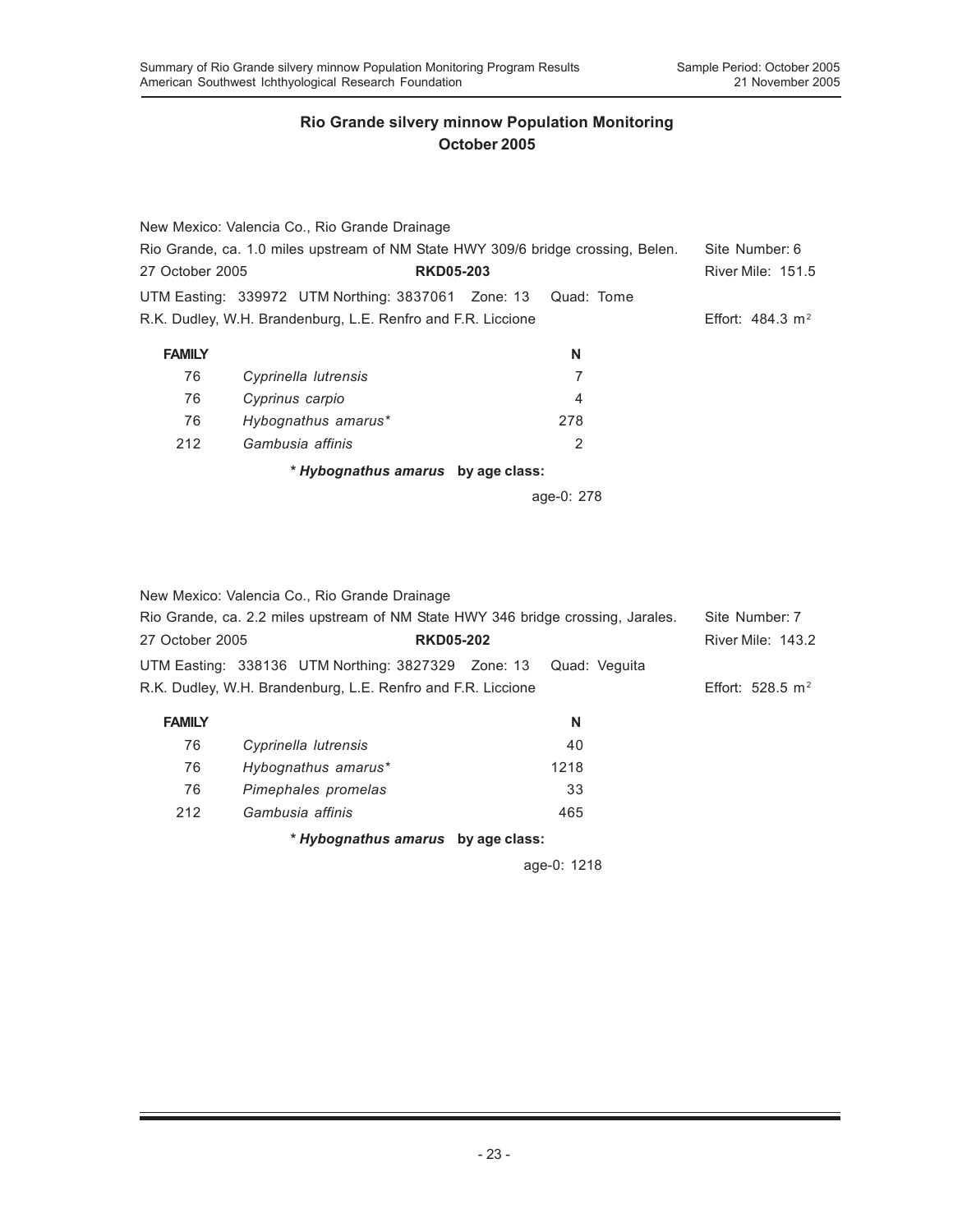|                                                     | New Mexico: Socorro Co., Rio Grande Drainage       |  |               |                    |  |
|-----------------------------------------------------|----------------------------------------------------|--|---------------|--------------------|--|
| Rio Grande, at US HWY 60 bridge crossing, Bernardo. | Site Number: 8                                     |  |               |                    |  |
| 26 October 2005                                     | <b>RKD05-201</b>                                   |  |               | River Mile: 130.6  |  |
|                                                     | UTM Easting: 334604 UTM Northing: 3809726 Zone: 13 |  | Quad: Abeytas |                    |  |
|                                                     | W.H. Brandenburg, M.A. Farrington, and L.E. Renfro |  |               | Effort: 517.3 $m2$ |  |
| <b>FAMILY</b>                                       |                                                    |  | N             |                    |  |
| 76                                                  | Cyprinella lutrensis                               |  | 27            |                    |  |
| 76                                                  | Cyprinus carpio                                    |  | 9             |                    |  |
| 76                                                  | Hybognathus amarus*                                |  | 317           |                    |  |
| 76                                                  | Pimephales promelas                                |  | 8             |                    |  |
| 76                                                  | Platygobio gracilis                                |  | 1             |                    |  |
| 93                                                  | Ameiurus natalis                                   |  | 1             |                    |  |
| 93                                                  | Ictalurus punctatus                                |  | 7             |                    |  |
| 212                                                 | Gambusia affinis                                   |  | 16            |                    |  |
|                                                     | * Hybognathus amarus by age class:                 |  |               |                    |  |

age-0: 317

|                                                                                  | New Mexico: Socorro Co., Rio Grande Drainage       |     |               |                             |
|----------------------------------------------------------------------------------|----------------------------------------------------|-----|---------------|-----------------------------|
| Rio Grande, ca. 3.5 miles downstream of the US HWY 60 bridge crossing, Bernardo. | Site Number: 9                                     |     |               |                             |
| 26 October 2005                                                                  | <b>RKD05-200</b>                                   |     |               | <b>River Mile: 127.0</b>    |
|                                                                                  | UTM Easting: 331094 UTM Northing: 3805229 Zone: 13 |     | Quad: Abeytas |                             |
|                                                                                  | W.H. Brandenburg, M.A. Farrington, and L.E. Renfro |     |               | Effort: $473.0 \text{ m}^2$ |
| <b>FAMILY</b>                                                                    |                                                    |     | N             |                             |
| 76                                                                               | Cyprinella lutrensis                               |     | 6             |                             |
| 76                                                                               | Cyprinus carpio                                    |     | 3             |                             |
| 76                                                                               | Hybognathus amarus*                                | 128 |               |                             |
| 76                                                                               | Pimephales promelas                                |     | 8             |                             |
| 76                                                                               | Platygobio gracilis                                |     | 1             |                             |
| 93                                                                               | Ictalurus punctatus                                |     | 5             |                             |
| 212                                                                              | Gambusia affinis                                   |     | 59            |                             |
|                                                                                  |                                                    |     |               |                             |

*\* Hybognathus amarus* **by age class:**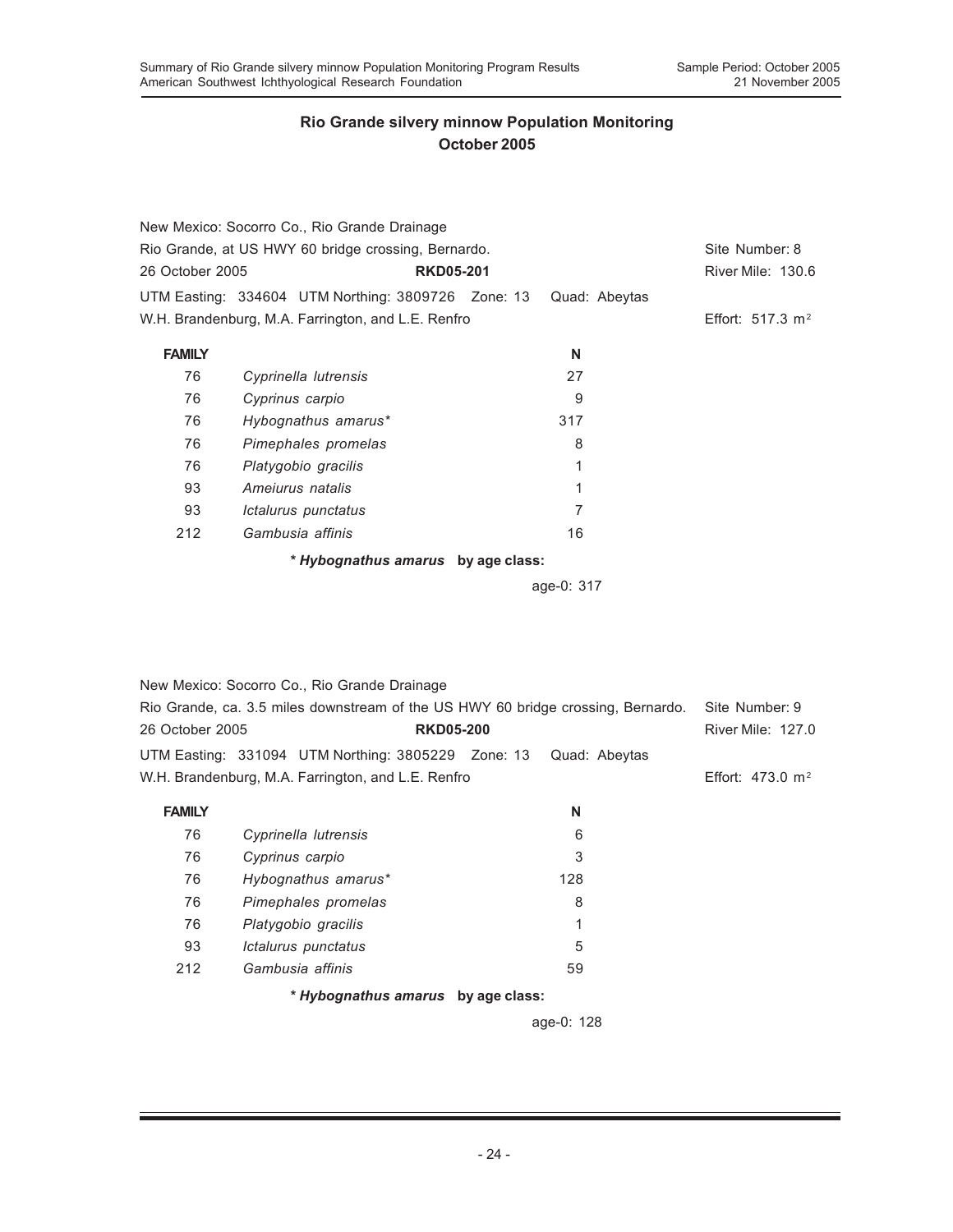|                 | New Mexico: Socorro Co., Rio Grande Drainage                               |               |                          |
|-----------------|----------------------------------------------------------------------------|---------------|--------------------------|
|                 | Rio Grande, ca. 0.6 miles upstream of San Acacia Diversion Dam, San Acacia |               | Site Number: 9.5         |
| 26 October 2005 | <b>RKD05-199</b>                                                           |               | <b>River Mile: 116.8</b> |
|                 | UTM Easting: 327902 UTM Northing: 3792603 Zone: 13                         | Quad: La Joya |                          |
|                 | W.H. Brandenburg, M.A. Farrington, and L.E. Renfro                         |               | Effort: 539.8 $m2$       |
| <b>FAMILY</b>   |                                                                            | N             |                          |
| 76              | Hybognathus amarus*                                                        | 90            |                          |
| 76              | Pimephales promelas                                                        | 9             |                          |
| 76              | Platygobio gracilis                                                        | 1             |                          |
| 212             | Gambusia affinis                                                           | 3             |                          |
|                 | * Hybognathus amarus by age class:                                         |               |                          |

|                                                    | New Mexico: Socorro Co., Rio Grande Drainage                        |  |                   |  |  |
|----------------------------------------------------|---------------------------------------------------------------------|--|-------------------|--|--|
|                                                    | Rio Grande, directly below San Acacia Diversion Dam, San Acacia.    |  |                   |  |  |
| 26 October 2005<br><b>RKD05-198</b>                |                                                                     |  | River Mile: 116.2 |  |  |
|                                                    | UTM Easting: 326162 UTM Northing: 3791977 Zone: 13 Quad: San Acacia |  |                   |  |  |
| W.H. Brandenburg, M.A. Farrington, and L.E. Renfro | Effort: $478.5 \text{ m}^2$                                         |  |                   |  |  |
| <b>FAMILY</b>                                      |                                                                     |  | N                 |  |  |
| 76                                                 | Cyprinella lutrensis                                                |  | $\overline{2}$    |  |  |
| 76                                                 | Cyprinus carpio                                                     |  | 7                 |  |  |
| 76                                                 | Hybognathus amarus*                                                 |  | 75                |  |  |
| 76                                                 | Pimephales promelas                                                 |  | 1                 |  |  |
| 76                                                 | Platygobio gracilis                                                 |  | 3                 |  |  |
| 76                                                 | Rhinichthys cataractae                                              |  | 3                 |  |  |
| 93                                                 | Amejurus natalis                                                    |  | 4                 |  |  |
| 93                                                 | Ictalurus punctatus                                                 |  | $\overline{2}$    |  |  |
| 212                                                | Gambusia affinis                                                    |  | 4                 |  |  |
|                                                    | * Hybognathus amarus by age class:                                  |  |                   |  |  |
|                                                    |                                                                     |  | age-0: 72         |  |  |
|                                                    |                                                                     |  | age-1: $3$        |  |  |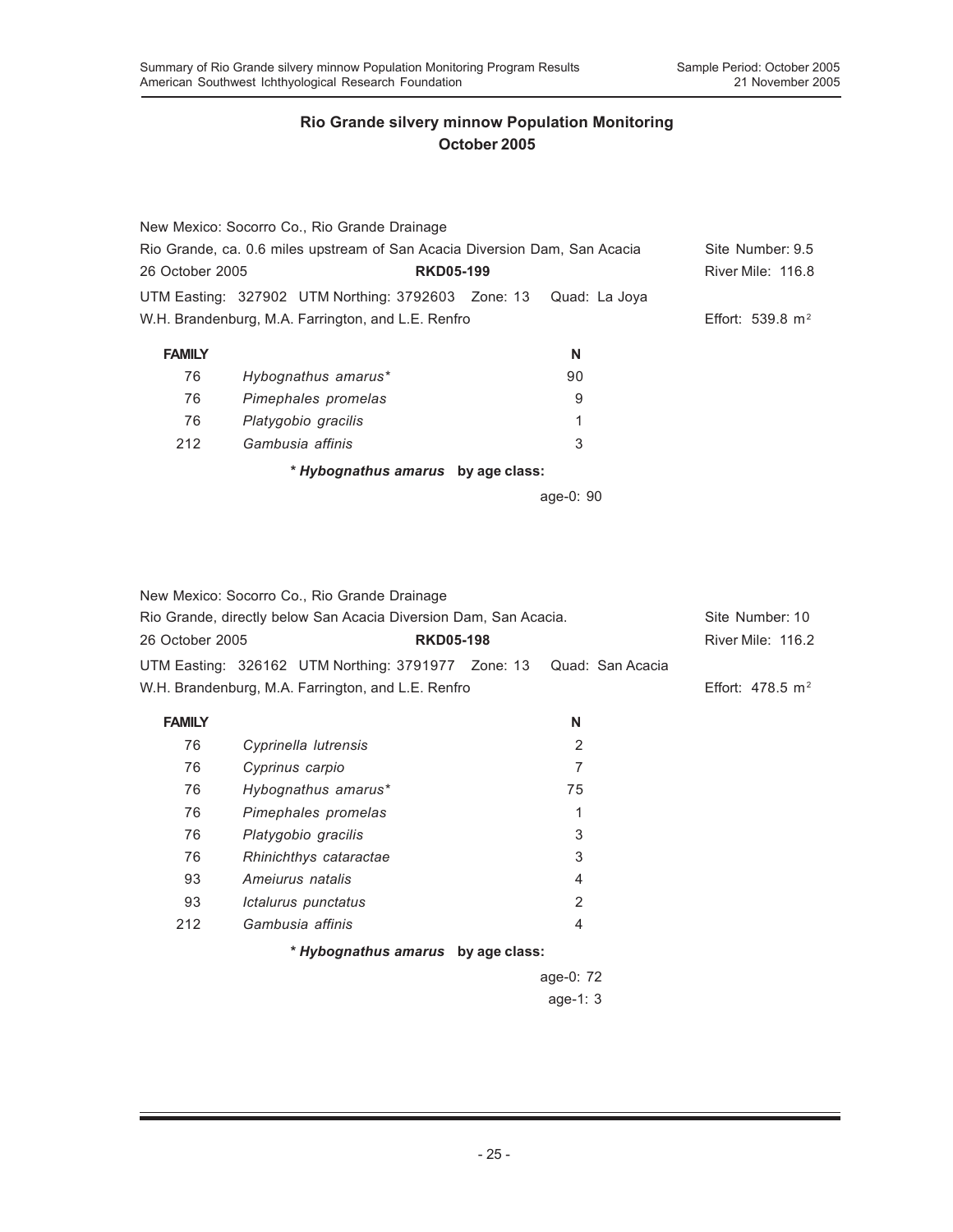|                                                                               | New Mexico: Socorro Co., Rio Grande Drainage                     |           |                    |
|-------------------------------------------------------------------------------|------------------------------------------------------------------|-----------|--------------------|
| Rio Grande, ca. 1.5 miles downstream of San Acacia Diversion Dam, San Acacia. | Site Number: 11                                                  |           |                    |
| 25 October 2005                                                               | <b>RKD05-197</b>                                                 |           | River Mile: 114.6  |
|                                                                               | UTM Easting: 325263 UTM Northing: 3790442 Zone: 13 Quad: Lemitar |           |                    |
|                                                                               | R.K. Dudley, M.A. Farrington, and L.E. Renfro                    |           | Effort: 564.8 $m2$ |
| <b>FAMILY</b>                                                                 |                                                                  | N         |                    |
| 76                                                                            | Cyprinella lutrensis                                             | 5         |                    |
| 76                                                                            | Cyprinus carpio                                                  | 1         |                    |
| 76                                                                            | Hybognathus amarus*                                              | 40        |                    |
| 76                                                                            | Pimephales promelas                                              | 6         |                    |
| 76                                                                            | Platygobio gracilis                                              | 6         |                    |
| 93                                                                            | Ictalurus punctatus                                              | 3         |                    |
|                                                                               | * Hybognathus amarus by age class:                               |           |                    |
|                                                                               |                                                                  | age-0: 40 |                    |

|                                     | New Mexico: Socorro Co., Rio Grande Drainage                                   |  |  |                |  |                     |
|-------------------------------------|--------------------------------------------------------------------------------|--|--|----------------|--|---------------------|
|                                     | Rio Grande, east of Socorro, 0.5 miles upstream of Socorro Low Flow Conveyance |  |  |                |  | Site Number: 12     |
|                                     | Channel bridge and east just upstream of Socorro Wastewater Treatment Plant,   |  |  |                |  | River Mile: 99.5    |
| <b>RKD05-196</b><br>25 October 2005 |                                                                                |  |  |                |  |                     |
|                                     | UTM Easting: 327097 UTM Northing: 3771043 Zone: 13 Quad: Loma de las Canas     |  |  |                |  |                     |
|                                     | R.K. Dudley, M.A. Farrington, and L.E. Renfro                                  |  |  |                |  | Effort: 569.5 $m^2$ |
| <b>FAMILY</b>                       |                                                                                |  |  | N              |  |                     |
| 76                                  | Cyprinella lutrensis                                                           |  |  | 42             |  |                     |
| 76                                  | Cyprinus carpio                                                                |  |  | 3              |  |                     |
| 76                                  | Hybognathus amarus*                                                            |  |  | 270            |  |                     |
| 76                                  | Pimephales promelas                                                            |  |  | $\overline{4}$ |  |                     |
| 93                                  | Ictalurus punctatus                                                            |  |  | 7              |  |                     |
| 212                                 | Gambusia affinis                                                               |  |  | 11             |  |                     |

### *\* Hybognathus amarus* **by age class:**

age-0: 269 age-1: 1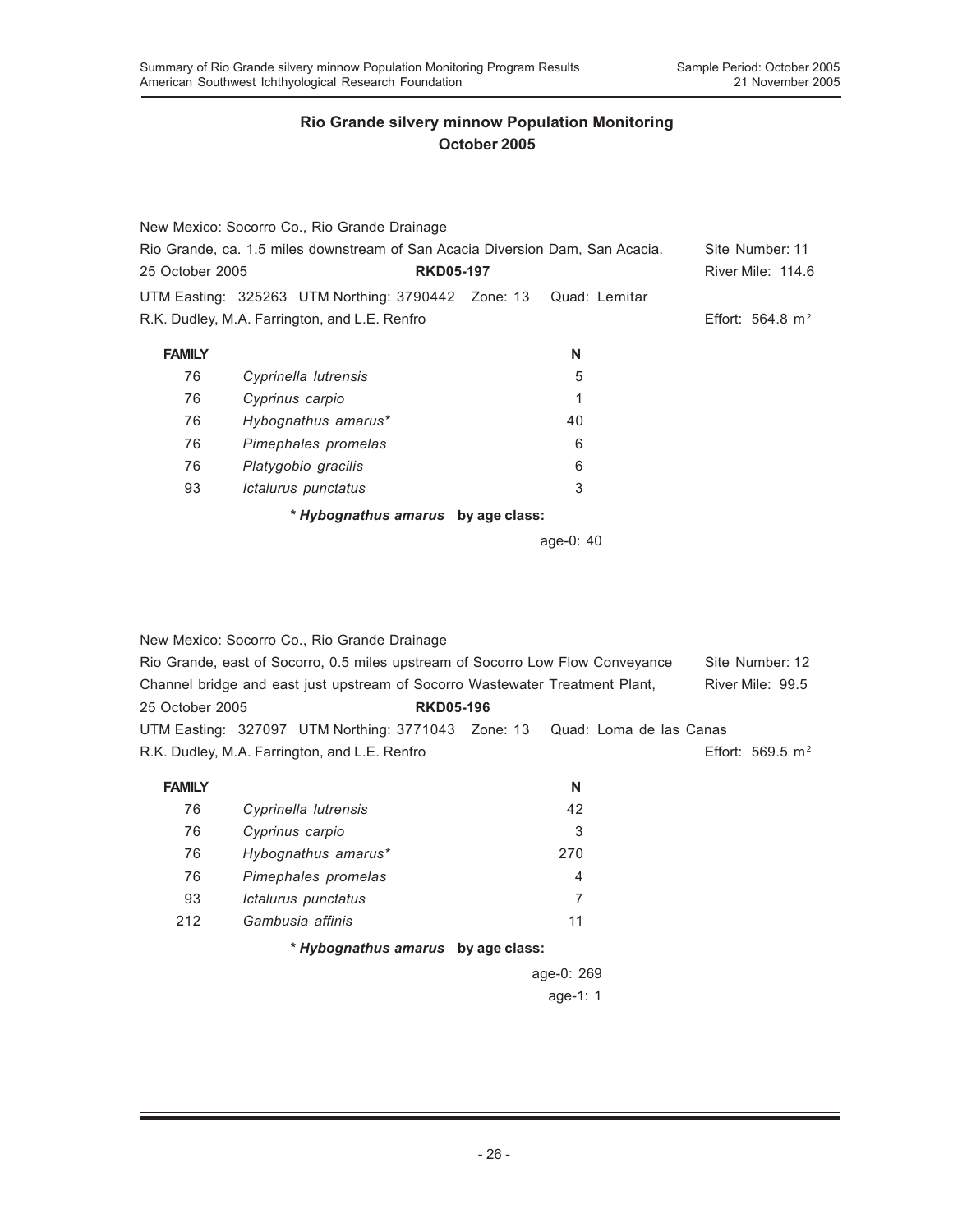|                                                                 | New Mexico: Socorro Co., Rio Grande Drainage                         |  |     |                    |  |
|-----------------------------------------------------------------|----------------------------------------------------------------------|--|-----|--------------------|--|
| Rio Grande, ca. 4.0 miles upstream of U.S. 380 bridge crossing. | Site Number: 13                                                      |  |     |                    |  |
| 25 October 2005                                                 | <b>RKD05-195</b>                                                     |  |     | River Mile: 91.7   |  |
|                                                                 | UTM Easting: 328140 UTM Northing: 3761283 Zone: 13 Quad: San Antonio |  |     |                    |  |
|                                                                 | R.K. Dudley, M.A. Farrington, and L.E. Renfro                        |  |     | Effort: 521.0 $m2$ |  |
| <b>FAMILY</b>                                                   |                                                                      |  | N   |                    |  |
| 76                                                              | Cyprinella lutrensis                                                 |  |     |                    |  |
| 76                                                              | Cyprinus carpio                                                      |  | 1   |                    |  |
| 76                                                              | Hybognathus amarus*                                                  |  | 172 |                    |  |
| 76                                                              | Pimephales promelas                                                  |  | 1   |                    |  |
| 212                                                             | Gambusia affinis                                                     |  | 2   |                    |  |
|                                                                 | * Hybognathus amarus by age class:                                   |  |     |                    |  |
|                                                                 |                                                                      |  |     |                    |  |

age-0: 172

|                 | New Mexico: Socorro Co., Rio Grande Drainage                         |                  |                |                    |
|-----------------|----------------------------------------------------------------------|------------------|----------------|--------------------|
|                 | Rio Grande, at US HWY 380 bridge crossing, San Antonio.              |                  |                | Site Number: 14    |
| 25 October 2005 |                                                                      | <b>RKD05-194</b> |                | River Mile: 87.1   |
|                 | UTM Easting: 328914 UTM Northing: 3754471 Zone: 13 Quad: San Antonio |                  |                |                    |
|                 | R.K. Dudley, M.A. Farrington, and L.E. Renfro                        |                  |                | Effort: 543.8 $m2$ |
| <b>FAMILY</b>   |                                                                      |                  | N              |                    |
| 76              | Cyprinella lutrensis                                                 |                  | 19             |                    |
| 76              | Cyprinus carpio                                                      |                  | 1              |                    |
| 76              | Hybognathus amarus*                                                  |                  | 258            |                    |
| 76              | Pimephales promelas                                                  |                  | 5              |                    |
| 76              | Platygobio gracilis                                                  |                  | $\overline{2}$ |                    |
| 212             | Gambusia affinis                                                     |                  | 4              |                    |
|                 | * Hybognathus amarus by age class:                                   |                  |                |                    |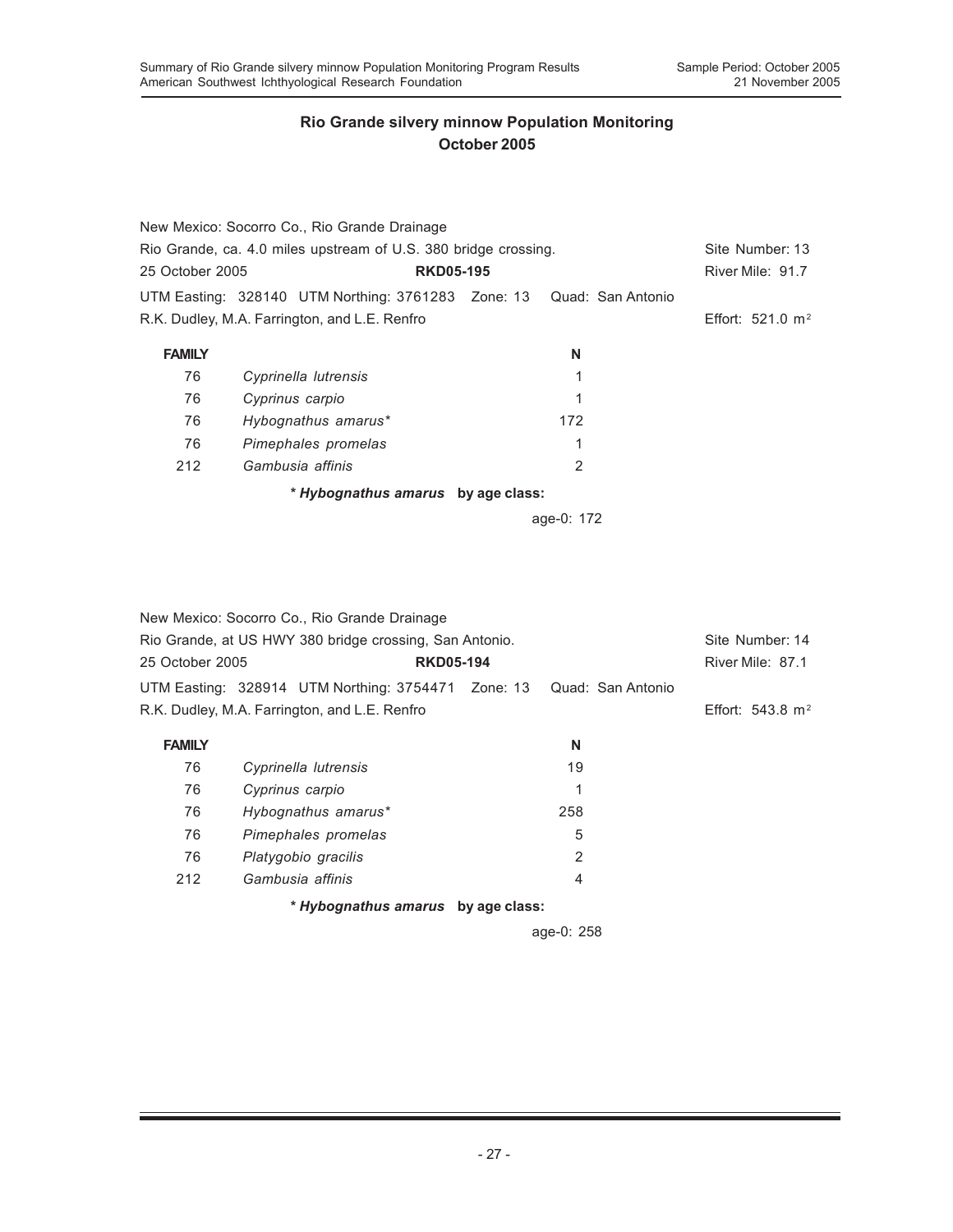|                                                                         | New Mexico: Socorro Co., Rio Grande Drainage                            |  |            |                    |                  |
|-------------------------------------------------------------------------|-------------------------------------------------------------------------|--|------------|--------------------|------------------|
| Rio Grande, directly east of Bosque del Apache National Wildlife Refuge |                                                                         |  |            |                    | Site Number: 15  |
| 24 October 2005                                                         | <b>RKD05-193</b>                                                        |  |            |                    | River Mile: 79.1 |
|                                                                         | UTM Easting: 327055 UTM Northing: 3740839 Zone: 13 Quad: San Antonio SE |  |            |                    |                  |
| R.K. Dudley, M.A. Farrington, and L.E. Renfro                           |                                                                         |  |            | Effort: 531.3 $m2$ |                  |
| <b>FAMILY</b>                                                           |                                                                         |  | N          |                    |                  |
| 76                                                                      | Cyprinella lutrensis                                                    |  |            |                    |                  |
| 76                                                                      | Cyprinus carpio                                                         |  |            |                    |                  |
| 76                                                                      | Hybognathus amarus*                                                     |  | 424        |                    |                  |
| 76                                                                      | Pimephales promelas                                                     |  | 3          |                    |                  |
| 81                                                                      | Carpiodes carpio                                                        |  |            |                    |                  |
| 212                                                                     | Gambusia affinis                                                        |  | 7          |                    |                  |
|                                                                         | * Hybognathus amarus by age class:                                      |  |            |                    |                  |
|                                                                         |                                                                         |  | age-0: 424 |                    |                  |

|                                                          | New Mexico: Socorro Co., Rio Grande Drainage       |                   |                     |
|----------------------------------------------------------|----------------------------------------------------|-------------------|---------------------|
| Rio Grande, at San Marcial Railroad Bridge, San Marcial. | Site Number: 16                                    |                   |                     |
| 24 October 2005                                          | <b>RKD05-192</b>                                   |                   | River Mile: 68.6    |
|                                                          | UTM Easting: 315284 UTM Northing: 3728347 Zone: 13 | Quad: San Marcial |                     |
|                                                          | R.K. Dudley, M.A. Farrington, and L.E. Renfro      |                   | Effort: 548.0 $m^2$ |
| <b>FAMILY</b>                                            |                                                    | N                 |                     |
| 76                                                       | Cyprinella lutrensis                               | 44                |                     |
| 76                                                       | Hybognathus amarus*                                | 15                |                     |
| 76                                                       | Pimephales promelas                                | 9                 |                     |
| 76                                                       | Pimephales vigilax                                 | 2                 |                     |
| 93                                                       | Ictalurus punctatus                                | 1                 |                     |
| 212                                                      | Gambusia affinis                                   | 141               |                     |
|                                                          | * Hybognathus amarus by age class:                 |                   |                     |
|                                                          |                                                    | age-0: $14$       |                     |
|                                                          |                                                    |                   |                     |

age-1: 1